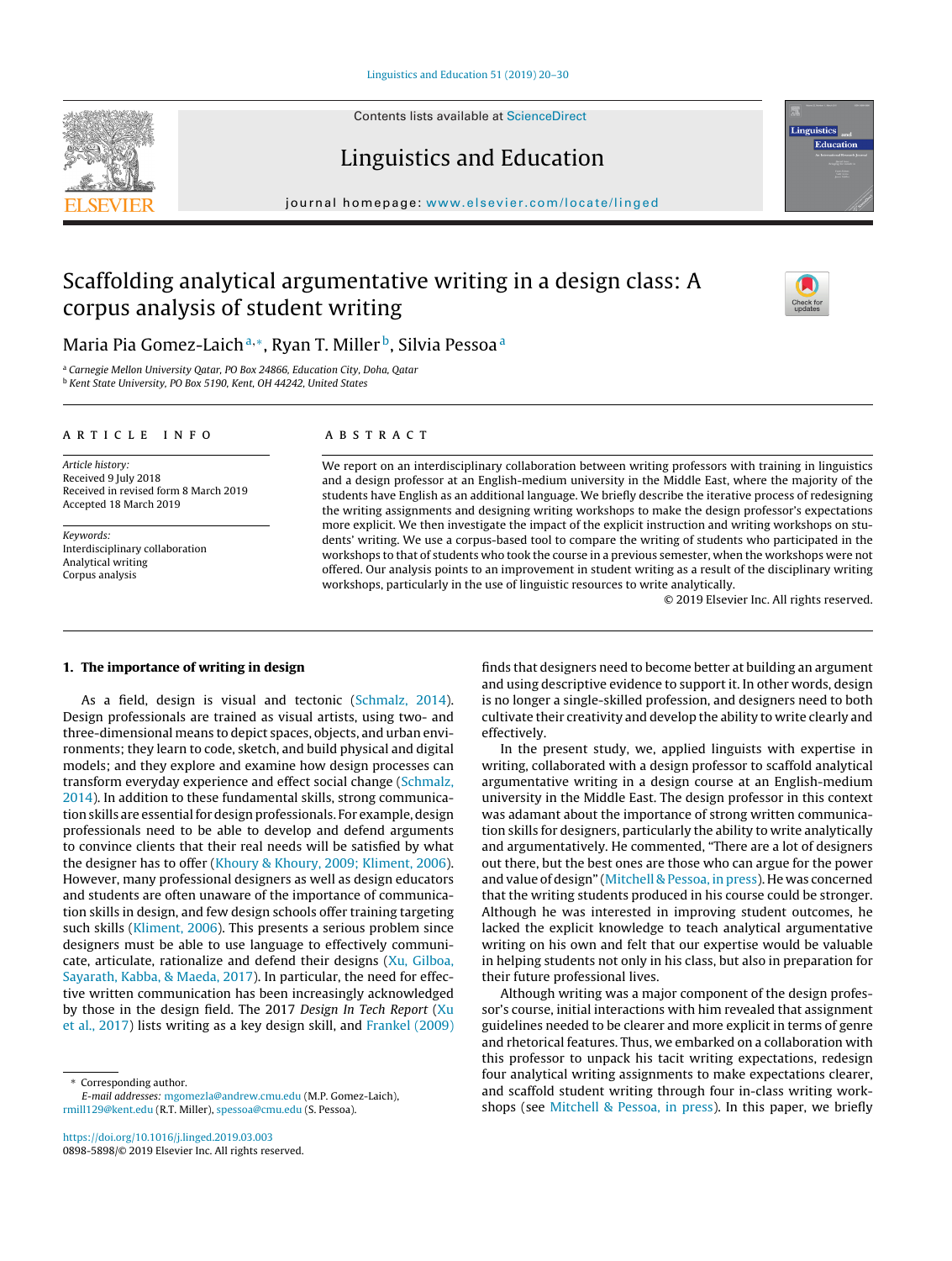describe the iterative process of collaboration with a particular focus on the impact of the revised assignment guidelines and writing workshops on students' writing by using a corpus-driven tool, DocuScope, to compare the writing of students who participated in the writing workshops to that of students who did not participate in writing workshops. Since in this course we provided explicit writing instruction in a discipline-specific class, we first briefly contextualize our research in the broader context of previous 'Writing in the disciplines' (WID) studies that have examined the effects of embedding discipline-specific writing instruction into subject teaching. We then focus particularly on genre-based writing instruction based on Systemic Functional Linguistics (SFL), the approach we used to scaffold student writing.

## **2. The importance of explicit writing instruction**

Disciplinary faculty in higher education institutions assign a variety of writing assignments to their students, including lab reports, executive summaries, business plans, case studies, progress reports, company profiles, book reviews, ethnographies, feasibility reports, essay exams, abstracts, annotated bibliographies, editorials, court briefs, company profiles, press releases, literature reviews, etc. ([Melzer,](#page-10-0) [2014\).](#page-10-0) Many of these writing assignments are designed to help students become familiar and fluent with the writing conventions of a given discipline. However, many disciplinary faculty have neither an explicit awareness of their discipline's literacy conventions nor the expertise and metalanguage to teach them ([Wingate,](#page-10-0) [2015\).](#page-10-0) Since they lack training in writing pedagogies, they rely on their own writing experiences as former students and professionals in their field to design and assess student writing. This is an area that deserves attention because most university students do the majority of their writing in courses that are taught by disciplinary teachers, not language teachers.

Research on writing in the disciplines (WID) has looked at the benefits of embedding discipline-specific writing instruction into subject teaching (e.g., [Buzzi,](#page-9-0) [Grimes,](#page-9-0) [&](#page-9-0) [Rolls,](#page-9-0) [2012;](#page-9-0) [Somerville](#page-9-0) [&](#page-9-0) [Creme,](#page-9-0) [2005;](#page-9-0) [Wingate,](#page-9-0) [Andon,](#page-9-0) [&](#page-9-0) [Cogo,](#page-9-0) [2011;](#page-9-0) [Yalvac,](#page-9-0) [Smith,](#page-9-0) [Troy,](#page-9-0) [&](#page-9-0) [Hirsch,](#page-9-0) [2007\).](#page-9-0) For example, [Wingate](#page-10-0) et [al.](#page-10-0) [\(2011\)](#page-10-0) developed an online discipline-embedded initiative to help pharmacy students to identify, understand and produce different text genres needed for academic study and professional work. In [Yalvac](#page-10-0) et [al.](#page-10-0) [\(2007\),](#page-10-0) writing instructors collaborated with engineering disciplinary faculty responsible for the delivery of the discipline's curriculum to scaffold the writing of research papers by upper level undergraduate biomedical engineering students. Overall, collaborations between disciplinary faculty responsible for the delivery of the discipline's curriculum and writing instructors result in improved disciplinary writing.

The present study, with its focus on collaboration, could be seen as extending previous 'Writing in the Disciplines' research by focusing on a different discipline (design) and by applying a methodology that combines Systemic Functional Linguistics (SFL) and a corpus-based approach to data analysis. Specifically, we present a collaboration between a design professor and writing specialists aimed at scaffolding analytical argumentative writing in a design course. It is important to mention, however, that the writing assignments students had to complete in this course are examples of a pedagogical genre and do not necessarily reflect the type of writing design professionals do in the workplace. In other words, these assignments are distinct from workplace writing and are grounded in the rhetorical exigencies of the classroom. They do, however, require the application of analytical frameworks specific to the discipline of design and are aimed at helping students develop fluency in the discourse patterns (e.g., argumentation) that they will need to, for example, explain and defend their designs.

#### **3. Approach to scaffolding student writing**

Our approach to scaffolding student writing through explicit instruction is grounded in a Systemic Functional Linguistics (SFL) based approach to genre. SFL is a theory of language developed by [Halliday](#page-9-0) [\(1985\)](#page-9-0) that sees language as a resource for making meaning in a particular context of use rather than a set of fixed rules and structures ([Martin,](#page-10-0) [2009;](#page-10-0) [Martin](#page-10-0) [&](#page-10-0) [Rose,](#page-10-0) [2007\).](#page-10-0) SFL considers that meaning and form are inseparable and aims to describe the meaning potential in language and the linguistic choices that are relevant in the construction of different types of genres.

One of the main goals of writing instruction from an SFL-based orientation is that learners understand how language choices are influenced by a genre's social purpose. SFL-based genre instruction aims to make explicit the social purposes of texts, help students identify the features that characterize texts and that help to achieve their communicative purposes, and help students identify how texts are structured in terms of functional moves or stages. This is achieved by making language choices explicit to students and by scaffolding the production of increasingly complex genres. Awareness of the relationship between the goals of a genre and the linguistic resources that realize them can help student writers to develop both their writing ability and linguistic knowledge simultaneously.

Previous studies in SFL-based genre pedagogy have shown the value of explicit instruction in enhancing student writing. However, most such studies have been carried out in primary and secondary school contexts (e.g., [Brisk,](#page-9-0) [2014;](#page-9-0) [Humphrey](#page-9-0) [&](#page-9-0) [Macnaught,](#page-9-0) [2016\),](#page-9-0) with less research in higher education contexts. Particularly at the university level, explicit instruction of disciplinary writing often requires close collaboration between language specialists and disciplinary specialists (see, e.g., [Stoller](#page-10-0) [&](#page-10-0) [Robinson,](#page-10-0) [2013,](#page-10-0) for a collaboration between applied linguistics and chemistry faculty). However, there is little research on the outcomes of using SFL-based genre pedagogy in interdisciplinary collaborations in terms of its effects on students' writing. Since the focus of the design course in this study was on analytical argumentative writing, we briefly report on the literature on expectations and challenges of such writing.

# **4. Analytical argumentative writing: expectations and challenges**

[Martin](#page-9-0) [\(1989\)](#page-9-0) characterizes analytical argumentative texts as those that persuade the audience to adopt a certain intellectual position on a particular issue and argue for the credibility of a wellformulated claim or thesis. Learning to write analytical arguments is a crucial part of students' induction into university-level work [\(Wu](#page-10-0) [&](#page-10-0) [Allison,](#page-10-0) [2005\).](#page-10-0) However, for students who come into the university from backgrounds where such analytical writing, and its associated thinking, is not common, such writing poses several challenges. In fact, writing argumentatively is "one of the greatest challenges many English language learners (ELLs) are likely to face" [\(Hirvela,](#page-9-0) [2013,](#page-9-0) p. 67). This is in part because of the nature of the intrinsic demands posed by argumentative writing. It is also in part because university writers, particularly those writing in a second language, may still be in the process of "learning the valued genres of academic communication" [\(Tardy,](#page-10-0) [2009,](#page-10-0) p. 4). Thus, even when these students are expected to produce arguments, they do not always meet this expectation. This gap between instructors' expectations and the writing that students produce may stem from varied and overlapping factors, including lack of academic preparation ([Allison,](#page-9-0) [2009;](#page-9-0) [Harklau,](#page-9-0) [1994,](#page-9-0) [2001;](#page-9-0) [Hirvela,](#page-9-0) [2013\),](#page-9-0) organization of ideas [\(Coffin](#page-9-0) [&](#page-9-0) [Hewings,](#page-9-0) [2004\),](#page-9-0) balancing authoritative voice with inclusion of multiple perspectives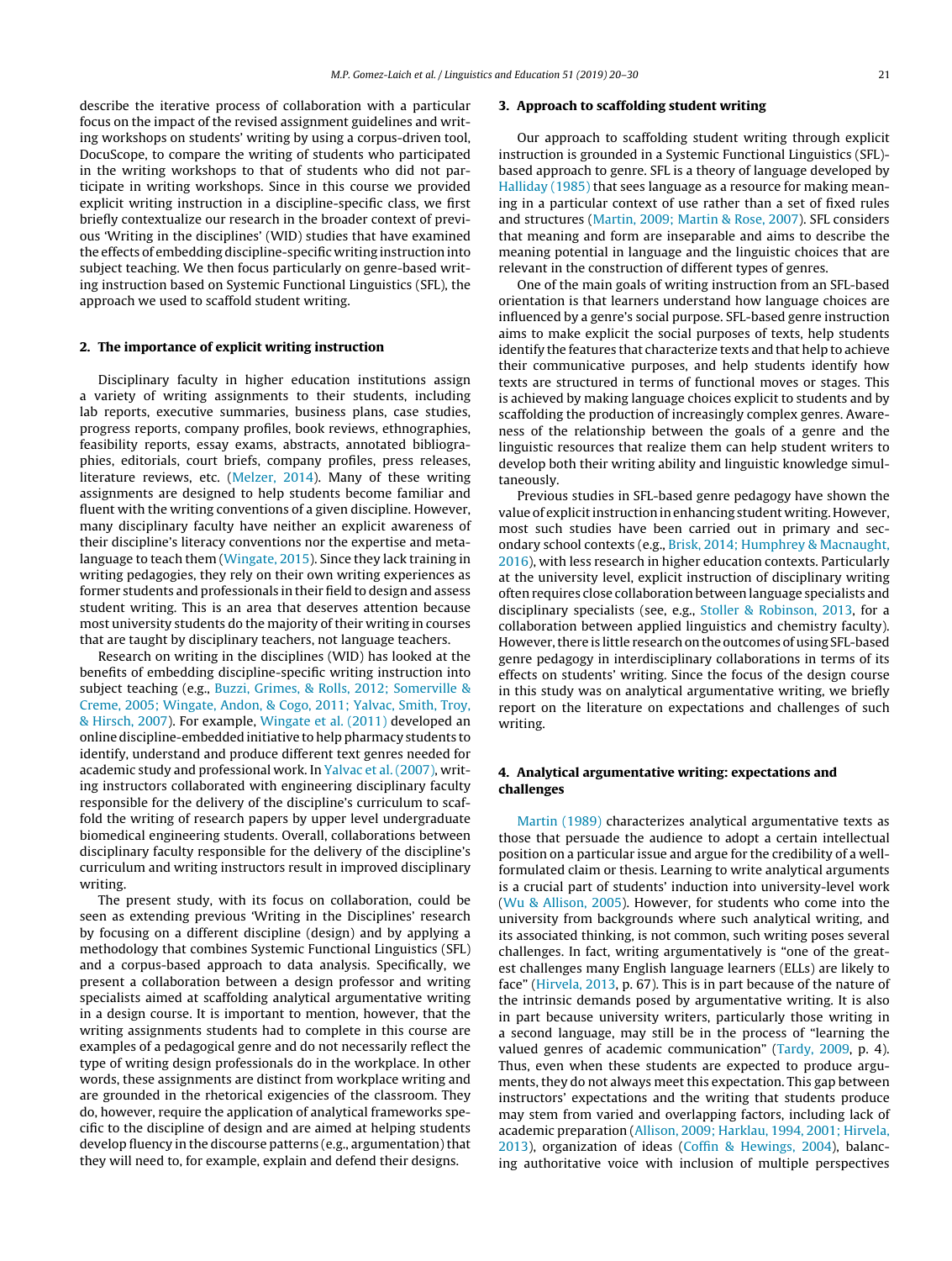([Coffin](#page-9-0) [&](#page-9-0) [Hewings,](#page-9-0) [2004;](#page-9-0) [Pessoa,](#page-9-0) [Miller,](#page-9-0) [&](#page-9-0) [Kaufer,](#page-9-0) [2014\),](#page-9-0) and justifying claims with appropriate evidence ([Silva,](#page-10-0) [1993\).](#page-10-0) Given the importance of analytical argumentative writing in the undergraduate curriculum and students' challenges meeting its expectations, scaffolding this type of writing is important.

Previous work [\(Mitchell](#page-10-0) [&](#page-10-0) [Pessoa,](#page-10-0) [in](#page-10-0) [press\)](#page-10-0) has shown the need to be explicit about when and how to write descriptively, and when and how to write analytically and argumentatively when writing in design. Our understanding of the differences between describing or reporting and writing analytically and argumentatively is based on [Humphrey](#page-9-0) [and](#page-9-0) [Economou's](#page-9-0) [\(2015\)](#page-9-0) 'Onion model', which is also informed by SFL and is used to refer to the relationship between four different discourse patterns of writing that are valued across academic disciplines (i.e., description, analysis, argumentation, and critique). In this model, description refers to the reproduction of agreed upon knowledge (from the discipline, the reading, or in general). This can be done by presenting information as entities (e.g., There are three levels of problems of communication according to Weaver: technical problems, semantic problems, and effectiveness problems) or as events in the form of a narrative that unfolds in time (e.g. Weaver's model of communication was developed in 1949).

What differentiates analytical writing from descriptive writing is that, in analysis, the writer goes beyond presenting information as the way things are in the discipline. Analysis, then, involves the re-organization of information in some original way for the purposes of the text, such as applying a disciplinary framework to examples. A disciplinary framework may be thought of as a discipline's agreed-upon classificatory or analytical lenses, and often takes the form of a "received" taxonomy (i.e., given to students) that has multiple different elements. For example, in one of the assignments in the design course, students were asked to use a design heuristic, the useful/useable/desirable (UUD) framework, to critique design decisions on the university's campus. Specifically, students were asked to argue how useful, useable, and desirable a single object was for a specific purpose (i.e., learning, studying, social activities, physical and mental growth, etc.), how that object fit within the architectural space, how this space was part of the entire building and, finally, how the building was part of the campus as a whole. The UUD framework breaks down the factors that contribute to a positive user experience into different factors. When student writers engage in analysis, then, they are to break down a complex text or situation into smaller parts and show how the complex information fits into the elements of the taxonomy. The taxonomy from the disciplinary framework is then used to organize the text. This type of organization is what makes this text analytical rather than descriptive.

The next layer in the Onion model is argumentation, $1$  which is a discourse pattern that has an explicit evaluation and typically unfolds with a claim supported by reasons. Argumentation uses both descriptive and analytical language, but does so in the service of an overarching explicit evaluation that is usually made at the beginning of a text. For example, in the first assignment from the design course, the students were to make an explicit evaluation about how good communication design can overcome noise (as defined by [Weaver,](#page-10-0) [1949\).](#page-10-0) To do this, the students first had to describe the concept of noise in their own words drawing on the course materials. The evaluation that the student made became the claim that was to be supported throughout the text using reasons. Thus, the text is typically organized by a claim-reasons framework. In assignment 1 from the design course, while the entire text should be structured by a claim-reasons framework, the reasons should be

supported with analysis that incorporates description; the student needs to analyze examples (e.g., a particular poster) using design elements (e.g., typography) and blend description of the example with analysis of what has been described. Finally, critique $2$  refers to a discourse pattern where the writer challenges some aspect of disciplinary knowledge and positions the reader to accept this alternative position.

Knowing which discourse pattern (i.e., description, analysis, argumentation) is necessary in an assignment can help students identify the language they will need to successfully accomplish the purpose of a text. It is important to note that these discourse patterns are not discrete and do not happen in isolation. That is, writing analytically requires a student to also describe (but in service of the analysis), and writing argumentatively also requires a degree of analysis (in service of the argument). A recurrent problem that we have seen across writing in the disciplines is that many students use description to demonstrate their comprehension of the material, and as a result rely predominantly on descriptive language while overlooking the need to analyze or support an evaluation [\(Mitchell,](#page-10-0) [Miller,](#page-10-0) [&](#page-10-0) [Pessoa,](#page-10-0) [2016\).](#page-10-0) It was our goal to help students move from merely reporting on the case to writing analytically and argumentatively.<sup>3</sup>

#### **5. Corpus-driven analysis of student writing**

The study of academic writing development in a second language has greatly benefited in recent years by the development of corpora of learner writing, and the increased use of corpus tools in the study of writing development (e.g., [Granger,](#page-9-0) [Gilquin,](#page-9-0) & Meunier, [2013;](#page-9-0) [Lee](#page-9-0) [&](#page-9-0) [Chen,](#page-9-0) [2009;](#page-9-0) [Wulff](#page-9-0) [&](#page-9-0) [Gries,](#page-9-0) [2011\).](#page-9-0) In this study, we make use of a corpus-based tool, DocuScope [\(Ishizaki](#page-9-0) [&](#page-9-0) [Kaufer,](#page-9-0) [2012a,](#page-9-0) [2012b\),](#page-9-0) to investigate differences in the writing of students who participated in the writing workshops and those who did not. DocuScope is a dictionary-based text analysis software tool that automatically identifies, classifies, and stores word strings ([Ishizaki](#page-9-0) [&](#page-9-0) [Kaufer,](#page-9-0) [2012a,](#page-9-0) [2012b\).](#page-9-0) DocuScope is based on [Kaufer](#page-9-0) [and](#page-9-0) [Butler's](#page-9-0)  $(1996, 2000)$  $(1996, 2000)$  $(1996, 2000)$  representational theory of composition, which asserts that the rhetorical effects that a reader perceives are the result of linguistic choices that an author makes to perform specific functions which create meaning in a text. In this sense, this theory comports with the basic tenets of SFL in that both view linguistic choices and their functional basis as part of a meaning-making system ([Eggins,](#page-9-0) [2005\).](#page-9-0)

The DocuScope tool's dictionaries contain more than 45 million unique English patterns classified into categories of rhetorical experience. The DocuScope dictionaries were developed through extensive and iterative manual coding. Although the dictionaries were created manually, "creating dictionaries by hand is not necessarily a subjective task" [\(Taboada,](#page-10-0) [Brooke,](#page-10-0) [Tofiloski,](#page-10-0) [Voll,](#page-10-0) [&](#page-10-0) [Stede,](#page-10-0) [2011,](#page-10-0) p. 297), and "a manually built dictionary provides a solid foundation for a lexion-based approach" [\(Taboada](#page-10-0) et [al.,](#page-10-0) [2011,](#page-10-0) p. 301). Though beyond the scope of this paper, the coding methods as well as an assessment of the internal and external validity of the codings, are described in detail in [Kaufer,](#page-9-0) [Ishizaki,](#page-9-0) [Butler,](#page-9-0) [and](#page-9-0) [Collins](#page-9-0) [\(2004\).](#page-9-0) Furthermore, [Collins](#page-9-0) [\(2003\)](#page-9-0) found that the categories in the DocuScope dictionaries discriminate patterns associated with the 15 genres contained in the Brown Corpus

 $^{\rm 1}$  The Onion Model uses the label persuasion rather than argument. We opt to use the label argument as it most clearly aligns with the expectations of writing in the design course under study and in writing in the disciplines in general.

 $2$  In our workshops, we did not focus on this discourse pattern because the specific type of writing that the design professor wanted students to work on did not involve challenging an aspect of disciplinary knowledge.

Although the writing assignments in this course do not necessarily reflect the type of writing design professionals do, they helped students develop fluency in the discourse patterns (e.g., argumentation) that they will need to, for example, explain and defend their designs.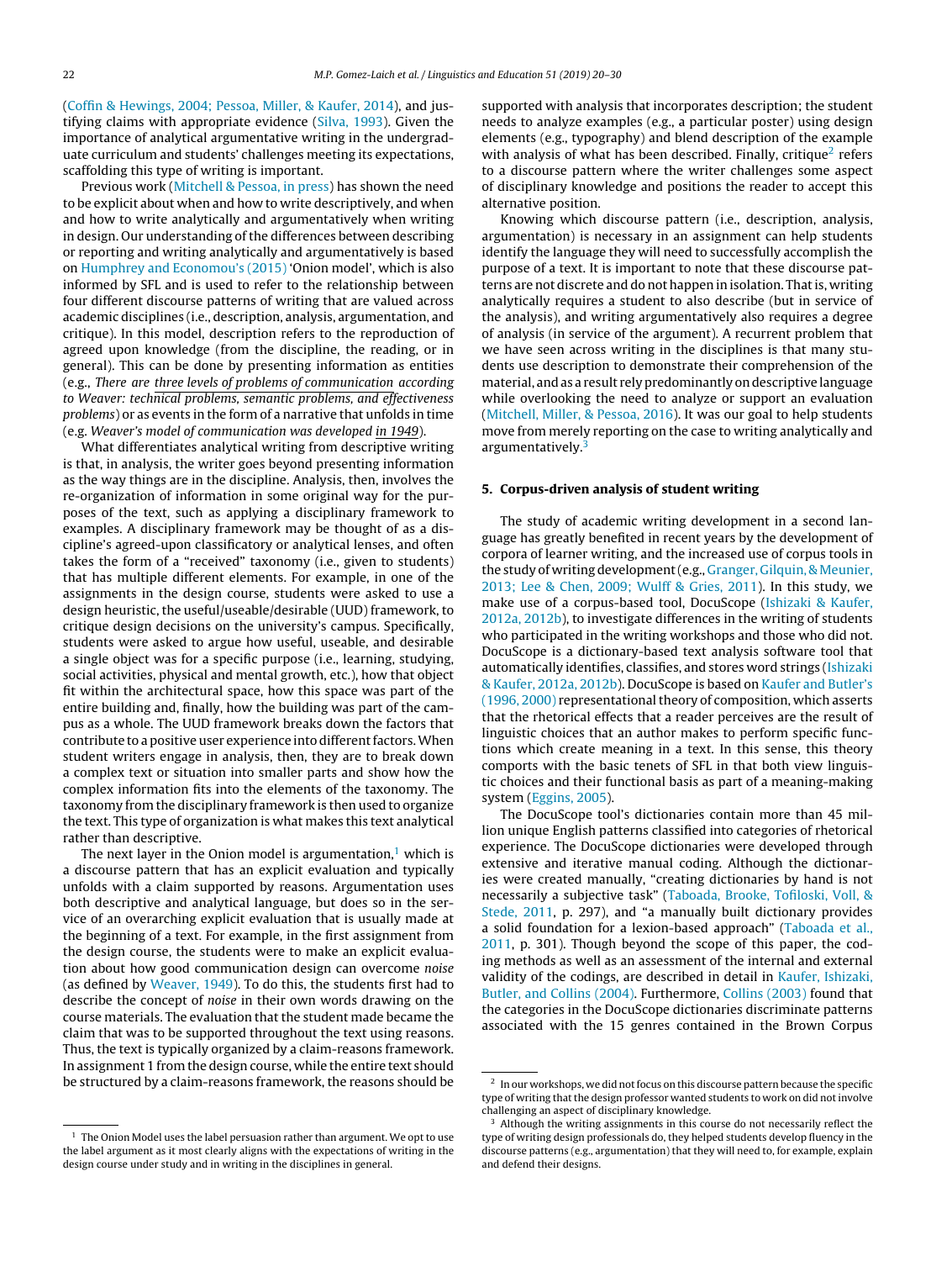([Kucera](#page-9-0) [&](#page-9-0) [Francis,](#page-9-0) [1967\)](#page-9-0) and the Freiburg-Brown Corpus [\(Hundt,](#page-9-0) [Sand,](#page-9-0) [&](#page-9-0) [Skandera,](#page-9-0) [1999\)](#page-9-0) in ways that comport with the intuitions of human classifiers.

The DocuScope tool analyzes language into categories of rhetorical experience. For example, DocuScope tags the pronoun "I" as a "first person" effect, "if" as associated with a "contingency" effect, and "might happen" as an "uncertainty" effect. These are arranged into groups called dimensions, which are further grouped into clusters (there are a total of 21 clusters in the DocuScope system: Academic Language, Characters, Citation, Confidence, Contingency, Description, Facilitation, Forcefulness, First Person, Future, Information, Inquiry, Interactivity, Metadiscourse, Narrative, Negativity, Positivity, Public Communication, Reasoning, Strategy, and Uncertainty). DocuScope scans a corpus of texts and counts the number of patterns found for each rhetorical effect.

An advantage of DocuScope is that its coding system contains both single words and longer strings (up to 17 words in length); for example, while "I" is coded as "first person", the phrase "in this paper, I will" is coded as metadiscourse indicating the structure of an essay. $4$  In previous research, DocuScope has been used to analyze the longitudinal development of multilingual students' academic writing [\(Miller](#page-10-0) [&](#page-10-0) [Pessoa,](#page-10-0) [2017;](#page-10-0) [Pessoa](#page-10-0) et [al.,](#page-10-0) [2014\),](#page-10-0) pragmatic functions in academic writing [\(Zhao](#page-10-0) [&](#page-10-0) [Kaufer,](#page-10-0) [2013\),](#page-10-0) and features of higher- and lower graded placement essays [\(Ishizaki](#page-9-0) [&](#page-9-0) [Wetzel,](#page-9-0) [2008\).](#page-9-0) Although DocuScope has often been used for genre analysis, it should be distinguished from tools whose goal is to classify texts into genres (e.g. [Argamon,Whitelaw,](#page-9-0) [Chase,](#page-9-0) [&](#page-9-0) [Hota,](#page-9-0) [2007;](#page-9-0) [Stein](#page-9-0) [&](#page-9-0) [Eissen,](#page-9-0) [2008\).](#page-9-0) DocuScope is designed to deepen the understanding of how genre is enacted on the textual surface through language choices ([Ishizaki](#page-9-0) [&](#page-9-0) [Kaufer,](#page-9-0) [2012a,](#page-9-0) [2012b\).](#page-9-0)

Similar to other tools, such as [Biber's](#page-9-0) [\(1985\)](#page-9-0) multidimensional analysis, DocuScope identifies genre features basedonmultidimensional analysis of covariation among variables. However, different from other systems, which capture functional distinctions through analysis of grammatical categories, the DocuScope system directly targets functional categories (i.e., the experience that is created in the reader when a phrase is used) ([Klebanov,](#page-9-0) [Kaufer,](#page-9-0) [Yeoh,](#page-9-0) [Ishizaki,](#page-9-0) [&](#page-9-0) [Holtzman,](#page-9-0) [2016\).](#page-9-0) Similar to [Hoey](#page-9-0) [\(2005\)](#page-9-0) concept of lexical priming, Kaufer argues that "words in use prime an audience's experience and different words prime different experiences" ([Kaufer](#page-9-0) et [al.,](#page-9-0) [2004,](#page-9-0) p. xvii). Take, for example, the word smear: whereas the expression to smear a politician contributes to a negative expression, smearing soap contributes to an expression of everyday motion, rather than negativity [\(Ishizaki](#page-9-0) [&](#page-9-0) [Kaufer,](#page-9-0) [2012a,](#page-9-0) [2012b,](#page-9-0) 277).

Although there have been some previous corpus-driven SFL studies, these have been limited in number and many have relied on manual annotation of a very small corpus or a small sample from a larger corpus [\(O'Donnell,](#page-10-0) [2014\).](#page-10-0) Use of corpora in SFL research has been limited largely due to the difficulty of automating analysis of the kinds of meaning-based, contextualized uses of language that SFL researchers are interested in ([O'Donnell,](#page-10-0) [2014\).](#page-10-0) Thus, much corpus-based SFL research to date has used corpus tools to investigate specific lexical items (e.g., [Flowerdew,](#page-9-0) [2003\)](#page-9-0) or specific grammatical structures (e.g., [McDonald](#page-10-0) [&](#page-10-0) [Woodward-Kron,](#page-10-0) [2016\),](#page-10-0) which are then interpreted in SFL terms. The tool used in the present study, DocuScope, uses meaning, rather than frequency of specific lexical items or grammatical structures, as its starting point, allowing for a more meaning-based, contextualized understanding of students' writing.

<sup>4</sup> It should be noted that while the DocuScope dictionaries are extensive, they are not exhaustive, and, thus, there may be instances that may not be caught by the DocuScope dictionaries. This is a limitation of any dictionary-based (lexicon-based) corpus analysis.

In what follows, we first describe the context of the study and our process of collaboration to scaffold student writing. Then, we report on the outcomes of the collaboration based on a corpusbased analysis of student writing and we compare it to the writing of students who took the class in a previous semester, where the workshops were not offered.

#### **6. Methods**

#### 6.1. Context

Our data are drawn from a larger investigation of academic literacy development at a branch campus of an American university in the Middle East, where most of the students have English as an additional language. All courses at this institution are taught in English, and the curriculum largely follows that of the main campus in the U.S. In the present study, we focus on writing in a course titled "The Designed World: A Liberal Inquiry into Design and Human Experience," taken by second- through fourth-year students not majoring in design. The design professor described the course as a reading-intensive and discussion-driven course that introduces students to design history, theory, and criticism. The course comprises four units: communication (visual design), construction (industrial design), interaction (design for experience), and integration (using design principles from the first three units to address complex systems/problems). For each unit, students are required to write an analytical argument paper in which they apply one or more theoretical frameworks from the course to evaluate the design of real-world objects, spaces, experiences, or systems. These papers range from 1000 to 2400 words.

The first paper assignment asks students to write an argument for how noise can be overcome through good communication design. Students are instructed to first explain in their own words [Warren](#page-10-0) [Weaver's](#page-10-0) [\(1949\)](#page-10-0) concept of noise, and to apply this disciplinary framework to two or more examples of communication design (e.g., wayfinding systems, documents, posters, data visualizations, infographics). Students are explicitly encouraged to not lose the focus of their argument in their illustration of the examples. The analysis of the chosen examples has to support the argument that noise can be overcome through good communication design.

The second written assignment asks students to use a design heuristic, the useful/useable/desirable framework, to evaluate design decisions of the campus. Students are asked to argue how useful, useable, desirable a single object is for a specific purpose (i.e., learning, studying, social activities, physical and mental growth, etc.), how that object fits within the architectural space interacted, how this space is part of the entire building and, finally, how the building is part of the campus as a whole.

The final paper<sup>5</sup> assignment asks students to explicate the concept of wicked problems [\(Rittel](#page-10-0) [&](#page-10-0) [Webber,](#page-10-0) [1973\)](#page-10-0) through an example of their choosing (e.g., pollution), and then to argue for the value of a human-centered design approach to address a wicked problem. This assignment asks students to consider counterarguments and to draw on multiple theoretical frameworks from the semester to show how such a perspective can help address the problem.

Several of the course objectives stated in the syllabus are directly related to these papers: (1) to study and apply a set of design frameworks to approach ideas, design products, and systems; (2) to develop and strengthen skills in analysis and critical thinking of and about the built world; (3) to develop and strengthen skills in

<sup>&</sup>lt;sup>5</sup> Although there were four assignments (and we scaffolded the writing of all four), the third assignment was largely descriptive in nature, rather than analytical and argumentative, so we are not including it in our analysis.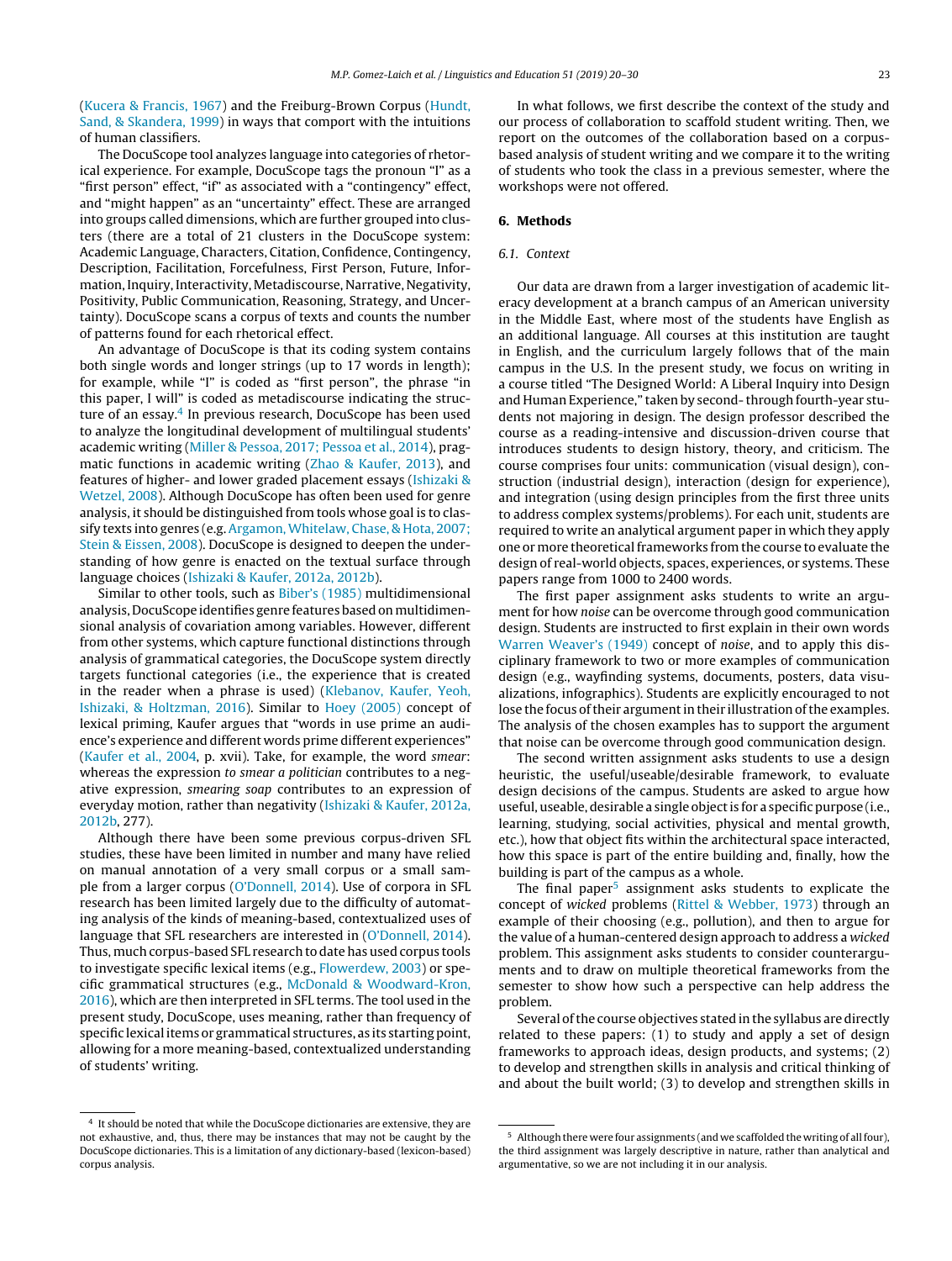academic reading and interpretation; (4) to develop and strengthen skills in argument and scholarly writing; and (5) to communicate interpretations and evaluations in verbal discourse. Our data set contains papers written by two groups of students who completed these assignments, those who received the redesigned assignments and writing workshops, and those in a previous semester before the assignments were redesigned and before the workshops were implemented.

As mentioned earlier, the design professor was interested in improving student outcomes because he was adamant about the importance of strong written communication skills for designers, and he felt that our expertise in supporting disciplinary writing would be valuable for his students. Thus, the collaboration with the design professor was a key component of the study. Next, we describe the process of collaboration with the design professor.

#### 6.2. The process of collaboration

The collaboration with the design professor involved helping him revise his writing assignments and conducting in-class writing workshops prior to each of the four assignments. A detailed explanation of the collaboration with this professor is beyond the scope of this article (for more information, see [Mitchell](#page-10-0) [&](#page-10-0) [Pessoa,](#page-10-0) [in](#page-10-0) [press\).](#page-10-0) In brief, our collaboration can be described as a threepart process. First, we tried to understand what the professor valued in student writing through the analysis of papers written by his former students, followed by think-aloud protocols by the professor with these same papers, and interviews with him to unpack his expectations for writing that were not explicit in his assignment descriptions. The second part involved collaborative rewriting of the assignment descriptions and developing materials for the workshops.

After the iterative process of redesigning course materials, we designed workshop materials to scaffold the writing of each of the assignments. In these workshops, we co-taught with the professor to explain the assignment guidelines for each paper and guided the students through brainstorming activities to generate strategies for executing the assignment's structure, functional moves, and connections to course material. We delivered a total of 4 writing workshops; each workshop lasted 80 minutes. The writing workshops occurred in his class approximately two weeks before each assignment was due. There were approximately 20 students in the class.

In the workshop to scaffold the writing of the first assignment, where students were to make an explicit evaluation about how good communication design can overcome noise (as defined by [Weaver,](#page-10-0) [1949\),](#page-10-0) we explained that students had to first make an explicit evaluation (e.g., Noise is reduced in this sign through the effective use of symbols and visual hierarchy). This evaluation became the claim the student writer had to defend and support throughout the analysis. In making an evaluation, we stated that tempered, nuanced, and balanced evaluations (e.g., the sign is effective in reducing noise to some extent) are usually valued across the disciplines because they show complexity of thought and critical thinking. We explained that the text should adopt a claim-reasons framework to create a structure for their text. Students were to use the received taxonomy of design concepts learned in the class (e.g., symbols, visual hierarchy, typography, colors) and focus on two specific elements of the taxonomy (i.e., symbols and visual hierarchy) to analyze a sign, poster, etc. of their choice. These elements became the reasons for how noise was reduced in the sign under study. When analyzing the sign, we emphasized that it was necessary to break down the sign into its components, to describe and interpret the components, and to show how they are examples of effective use of symbols and visual hierarchy. In other words, students needed to analyze a sign (e.g., a particular poster) using design elements (e.g., typography) and blend description of the example with analysis of what they had described. The key point here is that description had to be used in the service of the analysis and both description and analysis had to be used in the service of the main argument of the text.

We also emphasized that to write a satisfactory text, students also had to rely on the readings from the course to define and explain the elements of the taxonomy. Another feature of analysis and argument we made reference to in the workshop is the acknowledgment of alternative perspectives. Effective analysis and argument imagines a reader who may not agree with the analysis or evaluation of the writer and counters the alternative perspective with more evidence with the use of phrases such as even, might, seem, although this. . .that, while this. . .that.

The final part of the collaboration focused on evaluating the outcomes of the collaboration using multiple types of data, including a follow-up interview with the professor to reflect upon the collaboration and its outcomes, and analysis of a corpus of student writing.

#### 6.3. The corpus and analysis

Our corpus-based analysis included student writing from two iterations of the course that did not have the workshops (a total of 230 texts; 190,896 words) and two iterations of the course that did have the workshops (a total of 158 texts; 269,630 words). $6$ 

As described earlier, we used the corpus-based tool DocuScope in our analysis. This tool was chosen because it is based on a theory of composition that comports with approaches to writing instruction that are grounded in SFL in that both view the learning of new genres as the learning of language choices to achieve a genre's communicative purposes.

Because we were interested in the ways that student writing with the workshops differed from student writing without the workshops, we compared the frequency of occurrence of each DocuScope rhetorical effect cluster in the two sub-corpora. We corrected for multiple comparisons using the Benjamini-Hochberg correction set with a false discovery rate of .05, and we report Benjamini-Hochberg FDR-adjusted p-values.

Because the quantitative analysis only shows whether the frequency of each rhetorical function in each sub-corpus differed or not and to what degree, we also conducted subsequent qualitative analyses to better understand how the rhetorical functions were used in the students' texts. This qualitative analysis also allowed us to identify 'false-positives' or miscategorizations. For example, we found that the word design was often miscategorized. Most often, it was categorized in the Strategy cluster, which, according to the designers of the software, includes language related to "advantageseeking, game-playing cognition, plans, and goal-seeking," or as a conscious cognitive state, which, according to the designers of the software, indicates being "cognitively deliberate and conscious,' such as in the phrase by design. However, in nearly all cases in the texts in this study, design was used in reference to the field of design or to describe the design features of something (drawing on disciplinary knowledge), rather than as a type of strategic action or an indication specifically of conscious action. Thus, we excluded the word design from the analysis. Another example is the words wicked and problem. DocuScope classified both of these in the Negativity cluster, but, as described earlier, one of the assignments asked students describe a wicked problem. Thus, we excluded the term wicked

 $6$  The reason why there are more texts from students who did not participate in the workshops is that there were more students enrolled in the earlier iterations of the course, which didn't include workshops, than the later iterations, which did include workshops.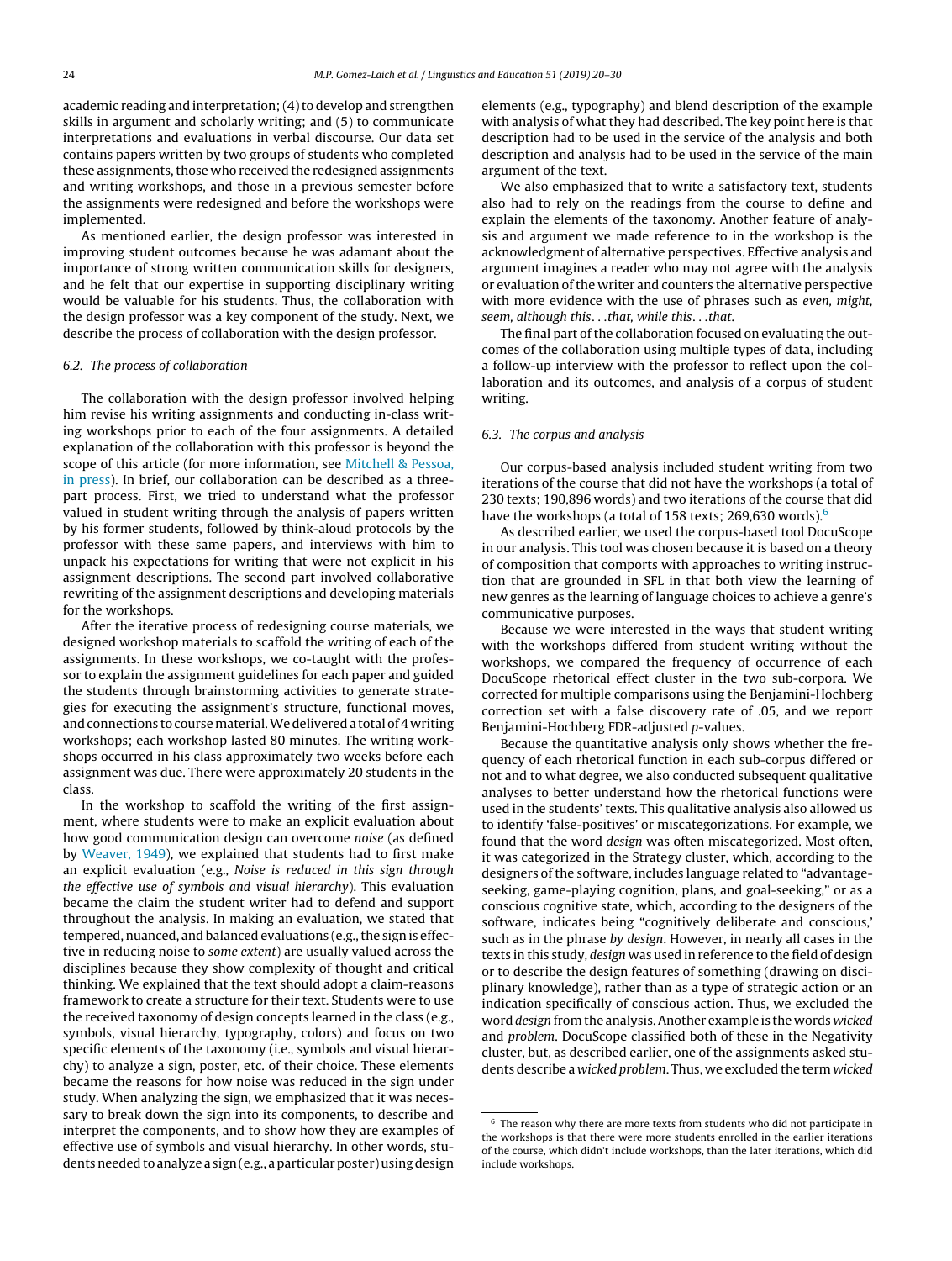problem because it was used in reference to a discipline-specific concept rather than the author's choice to indicate negativity.

## **7. Results**

## 7.1. Corpus analysis

Our corpus-based analysis revealed that some rhetorical functions occurred significantly more frequently in the writing of students who participated in the writing workshops (higheroccurrence rhetorical functions) while others occurred significantly less frequently (lower-occurrence rhetorical functions). Below, we describe each of these rhetorical functions, with illustrations of usage from students' writing.7

#### 7.1.1. Higher-occurrence rhetorical functions

There were four rhetorical functions which occurred more frequently in the writing of the students who participated in the workshops: Academic Language, Negativity, Reasoning, and Citation (see [Table](#page-6-0) 1).

The Academic Language cluster includes abstract and specialized words that are common in academic writing. Within the Academic Language cluster, the writing from the class with workshops was particularly higher in the Specialized Terms dimension, which includes the use of specialized, discipline-specific words. Looking more closely at how students used such terms, we found that these terms were used particularly for the purpose of analysis when introducing and applying a disciplinary framework, as in (1), (2) and (3).

- (1) Figure 1 shows the pedestrian sign for the city of Westminster in England. Noise is reduced in this sign through the effective use of symbols and visual hierarchy. Symbols are integral in the creation of universal wayfinding systems, especially when they are well designed and used in the appropriate context. (Khalid, Assignment 1, Noise)
- (2) In Figure 1, the sign is also not ordered according to the visual hierarchy system, and this will cause the interruption in understanding the message or in other words noise. As mentioned previously, the way to reduce or eliminate noise is to maintain good communication design; therefore, in this case, maintaining a good communication design means that there needs to be a way of communicating other than text and this can be best done using iconography and visual hierarchy. (Noora, Assignment 1, Noise)
- (3) Common spaces such as the [university] campus are designed for people. A common framework that allows us to assess the effectiveness of the [university] campus in delivering academic activities for people is the UUD framework. Designed spaces and their constituent parts should be Usable, Useful, and Desirable. Using this framework, we are able to assess the effectiveness of the [university] campus on a small scale within [this building], branch out to the medium scale where we are looking at classrooms and common spaces, reaching a university-wide scale, and finally the [university]-wide scale. (Issa, Assignment 2, UUD framework)

In (1), the student uses the received taxonomy of design concepts learned in the class (e.g., symbols, visual hierarchy, typography, colors) and focuses on two specific elements of the taxonomy (i.e., symbols and visual hierarchy) to analyze a pedestrian sign. These elements become the reasons for how noise is being reduced in the sign under study. In (2), the student also introduces a received disciplinary framework about communication design, including two distinct elements, location and visual  $hierarchy$ . In (3), the student explicitly introduces a design heuristic,

the useful/useable/desirable (UUD) framework to argue how useful, useable, and desirable a single object on campus was for a specific purpose (i.e., learning, studying, social activities, physical and mental growth, etc.), how that object fit within the architectural space, how this space was part of the entire building and, finally, how the building was part of the campus as a whole.

The Negativity rhetorical effect cluster was mostly used in the last assignment of the course, which asked students to identify a wicked problem, or a problem that is complex, ill-defined, and strongly impacts society. In this assignment, students were to explain the concept of wicked problems [\(Rittel](#page-10-0) [&](#page-10-0) [Webber,](#page-10-0) [1973\)](#page-10-0) through an example of their choosing (e.g., pollution), and then to argue for the value of a human-centered design approach to address the wicked problem. The students in the class that had the workshops more clearly explained why their chosen wicked problem could be defined as a wicked problem through descriptions of negative effects caused by the problem (see (4) and (5) below). On the other hand, the students who did not receive the workshops focused more on descriptions of phenomena (see (6) below).

- (4) Electronic waste is a wicked problem that has a long-term impact on the earth. The environmental, societal and economic impact of e-waste is astonishing. Electronic waste contains toxic material such as zinc, lead, barium and chromium. Most of the wasted electronics are disposed of in landfills located in third world countries. This results in groundwater pollution and in the release of toxic chemicals into the air. Overall, the integrity of the earth's resources is threatened. Also, the socioeconomic impact of electronic waste on those living near the electronic waste landfill is fatal. The workers' exposure to the e-waste puts them at risk of suffering from blood diseases, tuberculosis, lung cancer and malfunctioning of the kidney and respiratory system (Lundgren, 2012, p. 20). (Reem, Assignment 4, Wicked Problems)
- (5) Air pollution can be considered as a wicked problem because air pollution is one of the biggest issues that causes global warming and water pollution. The causes of air pollution are gases coming from cars, trucks, factories, burning garbage, and agricultural activities. Actually, the polluted air resulted in rise up to the clouds which leads to falling of acidic rains which damage the crops and pollute water which destroys the aquarium life. (Yara, Assignment 4, Wicked Problems)

In (4), the student explains why the chosen wicked problem (i.e., electronic waste) can be considered wicked by describing the negative effects of the problem on the environment, society and economy. Similarly, in (5), the student explains why the chosen wicked problem (i.e., air pollution) can be defined as 'wicked' by referring to its negative impact (i.e., global warming and water pollution). On the contrary, in (6) below, written by a student who did not participate in the writing workshops, the student chooses poverty as an example of a wicked problem, but fails to address why poverty is a wicked problem and to describe its negative effects. Although the student makes reference to the effects of poverty on education and nutrition, they are not presented in the context of explaining why poverty can be referred to as a 'wicked' problem.

(6) Let's take poverty as an example of a wicked problem, which design or no other system has been able to solve. The reason design didn't come up with a solution is because the problem itself is so complex. The amount of communication that it requires is so complex that design hasn't been able to figure out a proper solution for it. It's because poverty is connected with education and nutrition in one way or the other, and the economy depends on nutrition as well. These problems are typically offloaded to policy makers or are written off as being too cumbersome to handle by small and individual organizations. (Alana, Assignment 4, Wicked Problems)

Another rhetorical function that occurred significantly more frequently in the writing of the students who participated in the writing workshops is Reasoning. The Reasoning cluster includes language indicating forward reasoning (e.g., thus, therefore), backward reasoning (e.g., because, owing to the fact) and oppositional reasoning (e.g., it is not the case that) and is indicative of logical reasoning in constructing an argument ([Pessoa](#page-10-0) et [al.,](#page-10-0) [2014\).](#page-10-0) (7) and (8) below were written by students who participated in the writing workshops.

 $7$  Many of the excerpts were chosen because they include multiple examples of how a certain feature appeared in student texts, allowing us to more efficiently illustrate multiple usages in a shorter text segment. As a result, many of the excerpts shown contain a higher proportion of a certain feature than was typical in the student writing. Nonetheless, the differences between the texts from the group who participated in workshops and those who did not were statistically significant.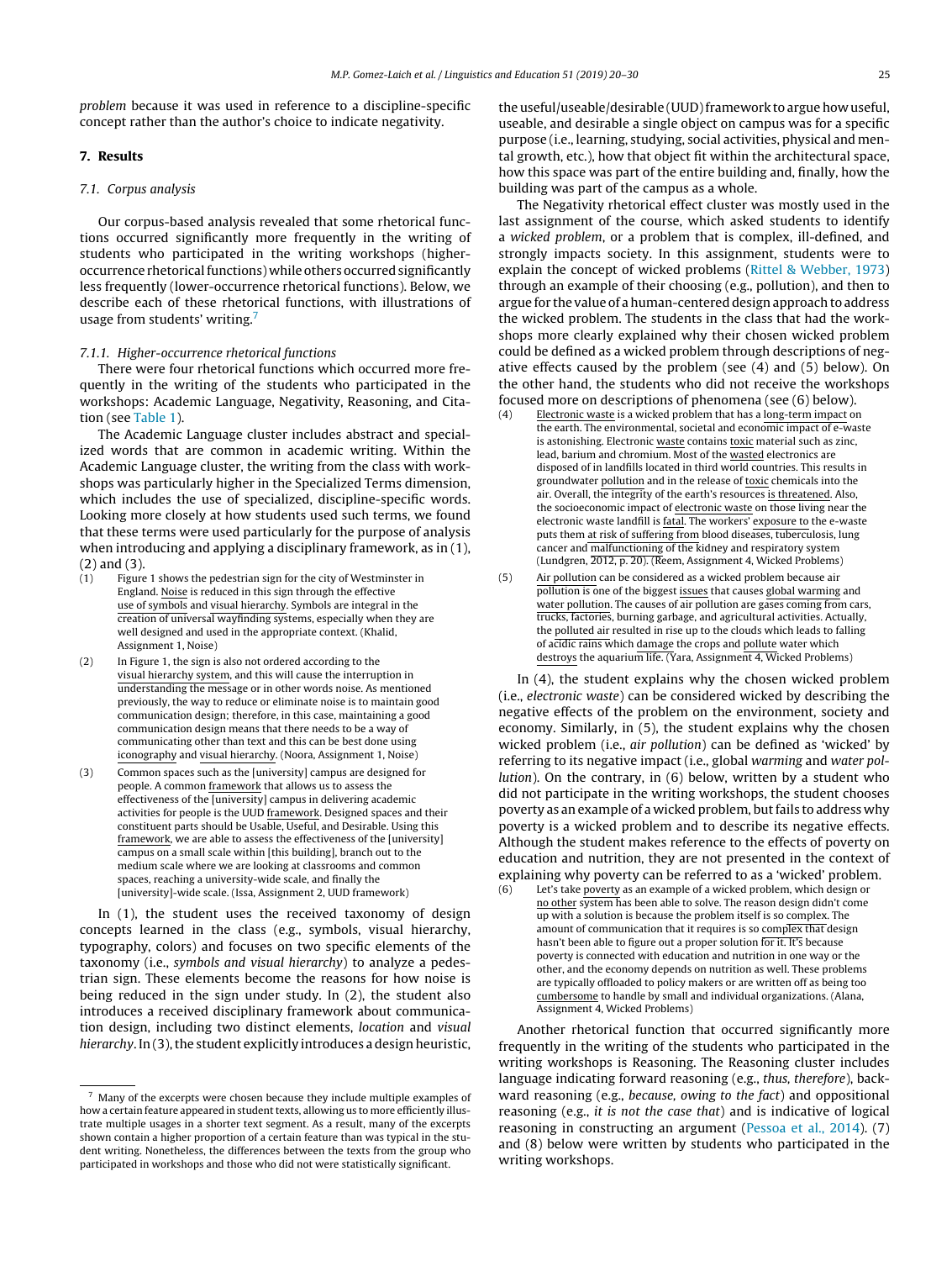#### <span id="page-6-0"></span>**Table 1** DocuScope Variables that were Higher in the Group with Workshops.

|               | Without workshops |           | With workshops |       |      |         |      |
|---------------|-------------------|-----------|----------------|-------|------|---------|------|
|               | M                 | <b>SD</b> | M              | SD    |      |         |      |
| Academic Lang | 57.92             | 20.28     | 67.55          | 15.82 | 5.00 | < 0.001 | 0.52 |
| Negativity    | 14.27             | 8.58      | 25.72          | 16.97 | 7.90 | < 0.001 | 0.85 |
| Reasoning     | 24.40             | 8.20      | 27.71          | 6.99  | 4.13 | < 0.001 | 0.43 |
| Citation      | 5.67              | 4.56      | 7.65           | 3.42  | 4.61 | < 001   | 0.49 |

Note: Numbers indicate patterns per 1000 words.

- (7) This design makes effective use of visual hierarchy because the sign gets more and more specific based on the spectator's needs. It starts with the least specific information and develops more information depth as the user goes down the sign. By making good use of visual hierarchy, the sign avoids an overload  $\overline{of}$  information and manages to communicate the message concisely. The supplemental information is a way to reduce any noise represented in the top part of the sign, therefore eliminating the semantic issues that could possibly be associated with the sign. While the sign is quite big in size and could have had more information, its quite minimalistic design presented with effective visual hierarchy reduces noise (Ifaz, Assignment 1, Noise)
- (8) The library chairs are useful because they serve their purpose. In other words, in terms of the usability component of the UUD framework, it can be stated that the library chairs are usable because they give the user the ability to move from a place to another and rotate to communicate with different people easily. This comes in handy when students have to do group work and interact with the different members of the group" (Raabia, Assignment 2, UUD framework)

In (7), the student structures the text using a claim-reasons framework. The student uses the received taxonomy of design concepts learned in the class (e.g., symbols, visual hierarchy, typography, colors) and focuses on a specific element of the taxonomy (i.e., visual hierarchy) to analyze a pedestrian sign. The analysis of this element becomes the reason for how noise is being reduced in the pedestrian sign. The main element of the claim-reason taxonomy is stated as an abstract noun (i.e., visual hierarchy) and is linked by logical relations using because, is a way to, therefore, while, as in, This design makes effective use of visual hierarchy because the sign gets more and more specific based on the spectator's needs. In (8), the student also structures the text using a claim-reasons framework and states why the chairs at the campus' library fit within the architectural space. Specifically, the student relies on a received taxonomy of design concepts (i.e., the useful/useable/desirable (UUD) framework) to organize the reasons-claim framework. As in  $(7)$  above, the main element of the claim-reason taxonomy is stated as an abstract noun (i.e., usability component of the UUD framework) and is linked by logical relations using because, as in, The library chairs are usable because they give the user the ability to move from a place to another and rotate to communicate with different people easily.

In contrast, in (9), written by a student who did not participate in the workshops, the student introduces a received taxonomy ("Ideas, Systems, Cultures, Environment, and Values"), but in the subsequent sentences, he does not use logical relations to link his examples to the taxonomy.

(9) A company that is producing pork meat should consider Ideas, Systems, Cultures, Environment, and Values of the Qatari people. The product doesn't fit in with the culture of Qatar as this is forbidden in Islam to eat or sell this type of product. We can see that the producers lacked this aspect of culture before implementing their products. The quote of Papanek explains that integration has to do with decision-making. So for every business, they must look at the aspect of integration before implementing their product. (Patrick, Assignment 4, Wicked Problems)

Finally, Citation is also a rhetorical function that occurred significantly more frequently in the writing of the students who participated in the writing workshops. The Citation cluster is active

when the writer makes reference to others through citation of their words. This cluster also includes the use of words indicating external sources (e.g., according to, to cite, to quote from the words of, some have argued that), by which the writer characterizes other writers and their ideas. The DocuScope analysis showed that students who participated in the writing workshops referred more to outside sources, as in (10) and (11) below.

- tion City is intended to be an integrated campus; however, its design does not transcend this intent. All the components of an integrated campus should serve a certain purpose in elements such as but not limited to design, location, spacing, form, and function. The architecture should be a tool that facilitates academic activities in an educational campus. Goldberger (2009) illustrates this notion through the Vitrivius' view of the conflicting realities of architecture. He emphasizes the need to shift our view of architecture from a paradox of conflicting realities to a system of co-existing elements that serve a specific purpose such as academic activities. All the buildings within an integrated campus "must simultaneously be useful, well-built and visually appealing" (Goldberger, 2009). The universities, colleges, and facilities within EC may be usable on an individual scale, however, they are not usable when looked at holistically. This is mainly attributed to the large spacing that exists between the universities, and the larger distance that exists between these universities and the facilities available around EC. (Laaibah, Assignment 2, UUD framework)
- The pedestrian sign for the city of Westminster effectively uses symbols to convey information. Symbols are integral in the creation of universal wayfinding systems, especially when they are well designed and used in the appropriate context. Paul Rand (1985) states that the symbol is "the common language between artist and spectator" (p.7). A symbol is not necessarily a reproduction, but rather a representation of what is invisible to the spectator. In the case of the pedestrian sign for the city of Westminster, the location of three places (i.e., Bond Street, Oxford Circus, and Grosvenor Berkeley) is signaled [. . .] (Khalid, Assignment 1, Noise)

In (10), the student integrates external voices into her text to develop an argumentative stance. The writer opens up the dialog to external voices using phrases such as Goldberger (2009) illustrates this notion and He emphasizes and  $\overline{by}$  then citing the author's exact words (i.e., All the buildings within an integrated campus "must simultaneously be useful, well-built and visually appealing" (Goldberger, 2009)). The student writer then closes the dialog by moving the reader toward her interpretation of the design of the universities, colleges, and facilities within EC. Similarly, in (11), the student writer also brings in the voices from the course readings (e.g., Paul Rand) to define and explain an element of the received taxonomy (i.e., symbols). Specifically, the writer cites course material to frame the analysis. By referring to material from the course reading, the student writer shows that his analysis is sound and authoritative because it relies on authorities in the discipline and it is not happening in isolation from what has been discussed in the discipline. On the contrary, in (12) below, written by a student who did not participate in the writing workshops, the writer succeeds in citing course material, but the cited material does not help the writer to develop an argumentative stance. The writer drops the quotation and fails to connect it to the rest of the text.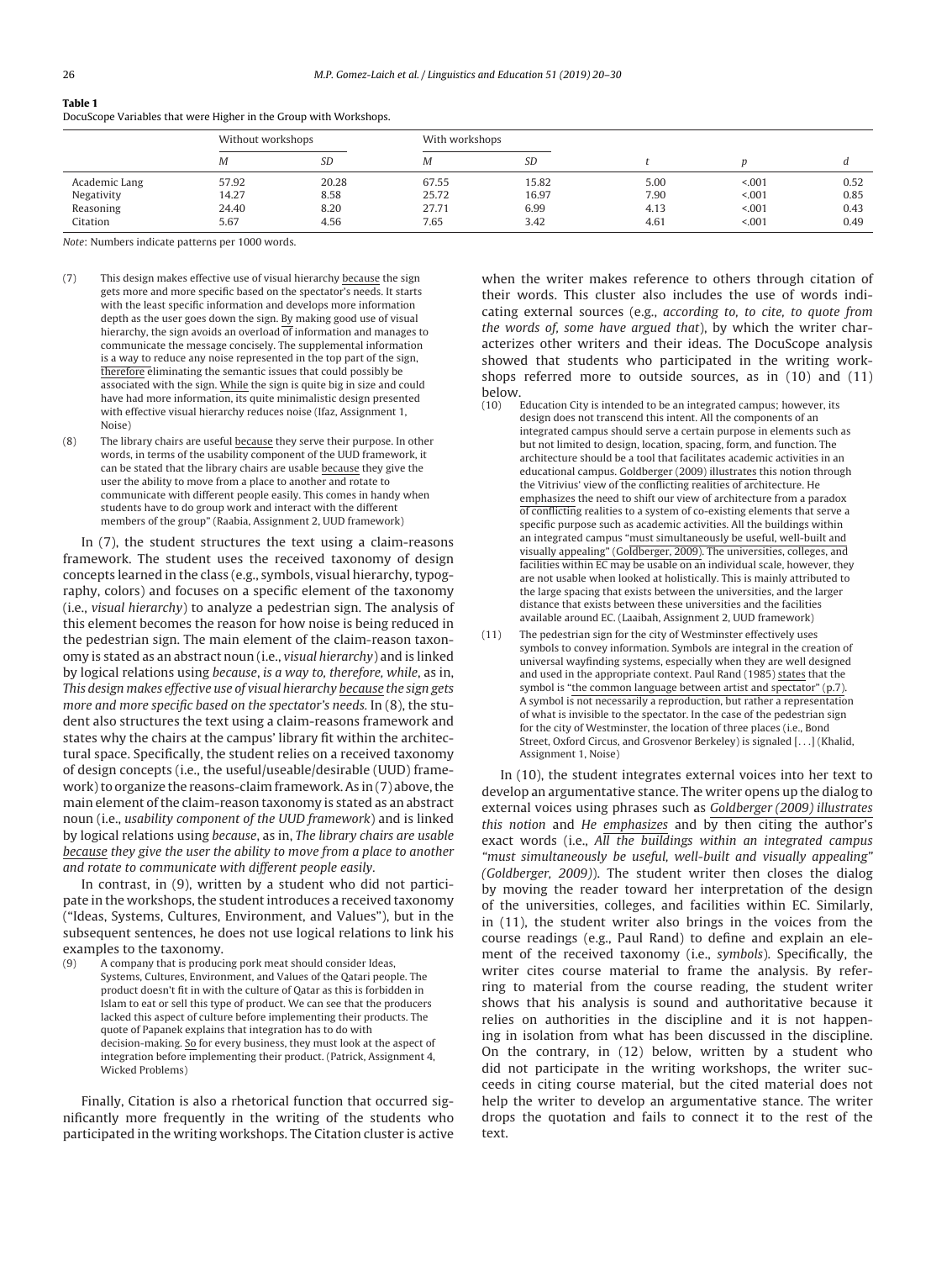#### **Table 2**

DocuScope Variables that were Lower in the Group with Workshops.

|              | Without workshops |       | With workshops |      |      |       |      |
|--------------|-------------------|-------|----------------|------|------|-------|------|
|              | Μ                 | SD    | M              | SD   |      |       |      |
| Forcefulness | 23.93             | 8.51  | 19.60          | 7.11 | 5.25 | < 001 | 0.55 |
| First Person | 12.57             | 14.00 | 3.68           | 3.42 | 7.80 | < 001 | 0.87 |
| Characters   | 32.52             | 12.48 | 28.60          | 8.32 | 3.44 | .002  | 0.37 |
| Narrative    | 35.78             | 12.28 | 31.05          | 8.79 | 4.16 | < 001 | 0.44 |

Note: Numbers indicate patterns per 1000 words.

(12) According to Warren Weaver in 'The Mathematics of Communication', "Noise is the unwanted additions that may be distortions of sound (in telephony, for example), or static (in radio), or distortions in the shape or shading of a picture (television), or errors in transmission (telegraphy or facsimile)." Information is a measure of one's freedom of choice in selecting a message in any medium. Therefore, greater the freedom of choice, the greater is the uncertainty that the message will be interpreted in the way wanted by the sender. (Alana, Assignment 1, Noise)

#### 7.1.2. Lower-occurrence rhetorical functions

There were four rhetorical functions that occurred significantly less frequently in the writing of students who participated in the writing workshops: Forcefulness, First Person, Characters, and Narrative (see Table 2).

The Forcefulness rhetorical effect cluster is active when the writer uses language that is emphatic, intense, insistent, or deals in absolutes or extremes. Looking more closely at the students' writing, we see that the students who did not receive the workshops more often used this type oflanguage in their descriptions and evaluations, as seen in (13) and (14) below, rather than making their evaluations tempered, nuanced, and balanced.

- (13) In my opinion, Design appears everywhere, in each and every aspect of life. For instance, in shopping for clothes and accessories, design along with other factors plays a very crucial role in attracting buyers. (Victoria, Assignment 1, Noise)
- (14) Given the new brand that is was in the region, they had gone all the way with amazing offers and free goodies at the store. (Abeed, Assignment 2, UUD framework)

In  $(13)$  and  $(14)$ , the students give descriptions that use language that is quite strong and absolute; that is, language that 'turns up the volume' (e.g., everywhere, each and every, very crucial, gone all the way, amazing offers). The use of such language makes it more difficult for an argument to show complexity of thought or nuance.<sup>8</sup>

On the other hand, the writing of students who received the workshops more often included language that tempered the descriptions and evaluations, as seen in (15) and (16) (e.g., can help, some sort of idea, I believe, somewhat, more, less).

(15) An example of how icons created with ambiguity can help to reduce noise is when you look at the Game Center icons. If you see the Game Center icon in iOS 6 you still get some sort of an idea that the application is related to games since it has symbols of chess, baseball, darts and a rocket ship; however, when you look at the icon for it in iOS 7, you don't get any idea of what the application is about from the icon. The iOS 7 icon for game center I believe is increasing the noise by causing confusion to the user as the icon and the label don't appear to relate to each other. (Aga, Assignment 1, Noise)

(16) The furniture, rooms, hallways inside a building, as well as its outer environment, should be designed to serve different purposes required by humans. One of the environments in Qatar that are designed to satisfy several purposes is the Education City campus. It can somewhat satisfy the purposes of learning, studying, creating a collaborative and productive environment. In this paper I will focus on the purpose of productivity, and how [university] campus is somewhat effective in encouraging this purpose through multiple scales; encouraging it more in smaller scales such as selection of furniture, and arrangement of studying spaces, while it is less encouraged on larger scales, such as the relationships between the buildings. (Huda, Assignment 2, UUD framework)

The DocuScope analysis also showed that the First Person, Character and Narrative clusters were higher in the writing of the students from the class with no workshops. These clusters will be discussed together since they are closely related. The First Person cluster is active when writers include themselves in their writing or rely on a first person narrator and the use of words indicating self-reference and individualized thoughts and feelings (e.g., I, me, my, myself in (17) and (18) below). The Character rhetorical function includes language for naming and describing individuals or entities and is typical of narrative writing and recounting of experiences [\(Kaufer](#page-9-0) [&](#page-9-0) [Butler,](#page-9-0) [2000\)](#page-9-0) (e.g., my family, my niece, our side of the family in (19) below). The Narrative cluster is active when the writer tells stories about what has happened. Such stories typically involve narrative verbs, indicating punctuated action in the past, structuring plot and action. This dimension is also active when the writer describes units of time as framing for a narrative (e.g., Every night, just about the time my family leaves the dinner table in  $(19)$  below).

- (17) I drive my car every day, so I find its parts are very important for me. Therefore, I wanted to take this opportunity to focus on something that most of us don't give a big attention to. However, without it we can't drive our cars safely. The first thing I do when I sit in the car seat and start driving is cleaning my windshield from dust. Windshield wipers are used to clean the  $\overline{\text{wind}}$  shirth of a car, so that the driver has an unobstructed view of the road. (Meena, Assignment 2, UUD framework)
- (18) I think such guitars are extremely useful to beginners like me because the built-in tuner comes with a tiny screen that shows me what notes/chords are being played and helps greatly in self-learning. This is exactly how I learnt to play the guitar, without any formal training. In "The Design of Everyday Things", Norman notes that two of the most important characteristics of good design are discoverability and understanding. I believe that the guitar is a good example of discoverability and understanding for me as its functions (such as the amplification or the built-in tuner) are relatively easy to understand and play around with. For instance, even a beginner level guitarist like me can easily tune his/her guitar in the process of discovering to use the tuner. (Valerie, Assignment 2, UUD framework)
- (19) Every night, just about the time my family leaves the dinner table, my niece comes running to me. Carrying her white iPad 2, she holds my hand and drags me to her room, asking me with the most angelic face to read her a bedtime story. With the fake sound of turning pages, I go about reading her a story or two. I smile at the thought that my niece inherited the love of reading from our side of the family. Shockingly enough, a recent statistic shows that the average time that the Arabic child from the age of 6-10 spent on reading is six minutes! That's six  $\overline{\phantom{a}}$ minutes outside the school curriculum. (Maria, Assignment 4, Wicked Problems)

<sup>&</sup>lt;sup>8</sup> We do acknowledge, however, that there may be instances where forceful language is appropriate, and that hedging merely for the sake of hedging (i.e., rather than as an appeal to an audience) may also be ineffective.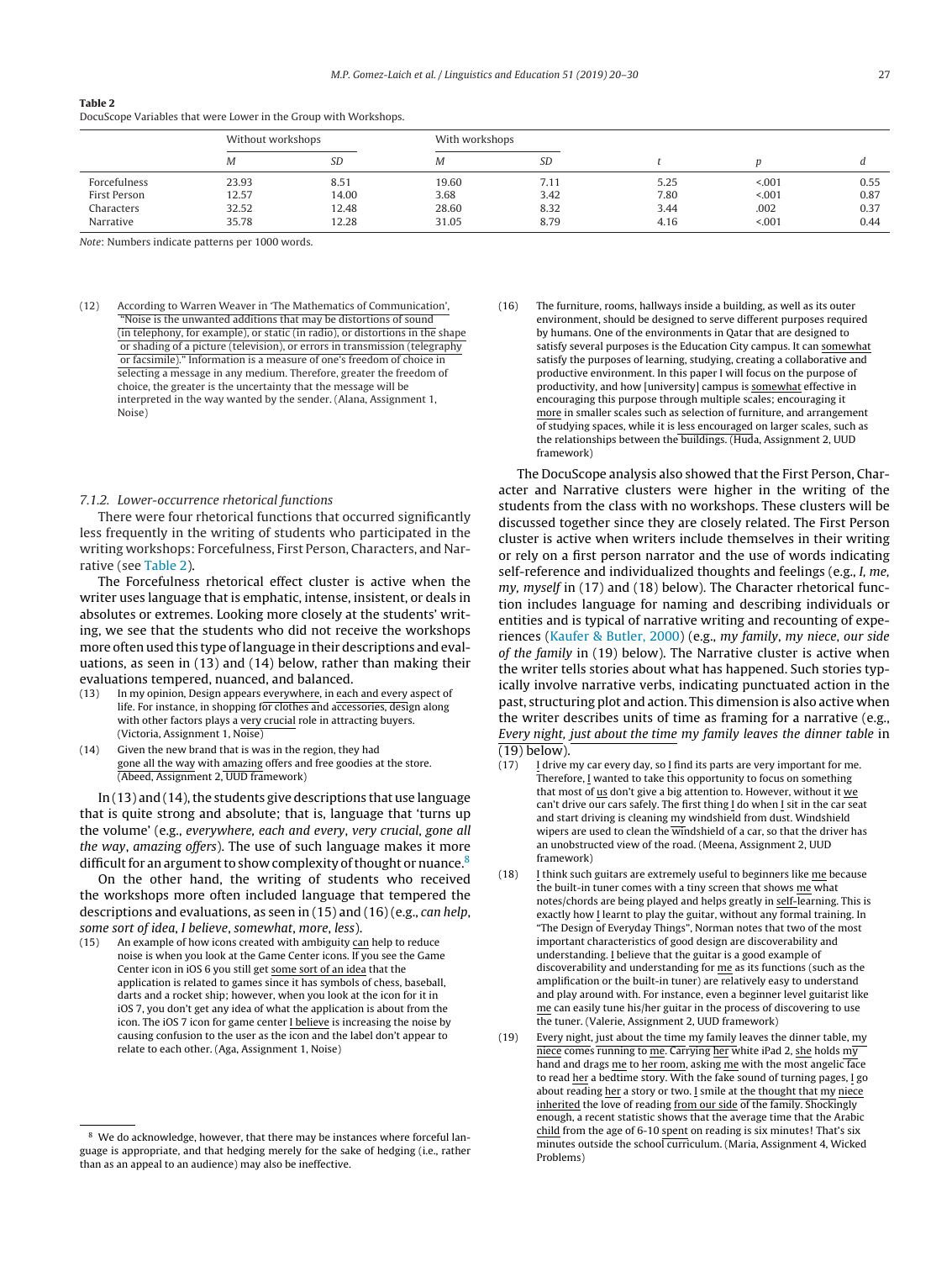In (17), (18), and (19), the student writers position themselves as first person narrators and rely on narratives and descriptions of personal experiences (e.g., The first thing I do when I sit in the car seat and start driving is cleaning my windshield from dust; I think such guitars are extremely useful to beginners like me because the built-in tuner comes with a tiny screen that shows me what notes/chords are being played and helps greatly in self-learning; Carrying her white iPad 2, she holds my hand and drags  $\overline{me}$  to her room, asking me with the most angelic  $\sqrt{a}$  face to read her a bedtime story) to initiate their analysis of the importance and usefulness of specific objects using the UUD framework (in the case of  $(17)$  and  $(18)$ ) or the importance of design for addressing a Wicked Problem (in the case of (19)). Although the description of events in the form of a narrative that unfolds in time is an important discourse pattern, students did not succeed in using it strategically to achieve the more complex functions of analysis and persuasion. In other words, students who did not participate in the writing workshops relied too much on description and did not succeed in using it strategically in the service of the argument. On the contrary, the lower occurrence of these rhetorical functions in the writing of students who participated in the writing workshops suggests that the students succeeded in presenting information in a factual, objective manner without extensive description and narration.

On the other hand, the students who received the workshops used language in the First Person, Character and Narrative clusters much less, and when they did use them, the students used them in service of their analysis and argument. For example, in  $(20)$  below, we see instances of the First Person  $(Im, I)$ , Character (females, males), and Narrative (most of the time) clusters.

(20) Most of the time when I'm looking for a prayer room I have to figure out in some way which is for females and which is for males. There is a problem with these signs' human figures as they should be more informative than confusing. The problem is with the communication design of the sign. Communication design is how the information or data is designed in a way to communicate with people. And a good communication design is when the information and data is delivered to the targeted audience correctly. The cause of the confusion or misunderstanding in the communication according to [Weaver](#page-10-0) [\(1949\)](#page-10-0) is called noise. (Babur, Assignment 1, Noise)

However, in (20), we see that the first-person narrative of a personal experience in the first sentence is used to introduce a disciplinary concept, communication design. The student then defines this term, and relates it to the disciplinary framework that will be used in the rest of the paper, noise. In this way, the initial firstperson narrative is not simply a narrative, but it is a narrative that is used in service of subsequent analysis and argument.

## 7.2. Follow-up interview with the design professor

After our collaboration with the design professor, we interviewed him about his insights on the re-designing of the assignments, the workshops, and student writing. He was very positive about the collaboration and its outcomes. He reflected on how the detailed nature of the assignment guidelines made a difference in helping students better understand his expectations and how to meet them, in contrast to his first original short assignment guidelines:

I guess I realized that sometimes an assignment prompt itself can be like a page long. I've always been under the assumption that a nice short, snappy, concise assignment prompt is good because it's clear, it's short and it will allow them [the students] leeway to go wherever they want with it. But, actually, that's not necessarily the best approach. I think I probably inherit that approach from pretty much every written assignment prompt I've ever gotten. All I ever got as a student was like, one or two sentences, write blah-blah-blah, include this and that. Having

a nice expanded-upon longer assignment prompt that allows you to communicate the faculty expectations will allow you to really encourage them to structure it in a specific way.

The post-collaboration interview showed his appreciation for the more detailed guidelines:

The papers are demonstrating more – like they're showing that they are making more connections between the authors, the inclass material. They're thinking about that material in critical ways and with the new prompts that we're giving them, it's so much more structured.

Thus, from the interview with the design professor, we can see that he found the collaboration to be productive, and that it resulted in clearer and more explicit communication of expectations to students, and, as a result, better analytical argumentative writing.

#### **8. Discussion**

In this paper we presented model of collaboration between English faculty and disciplinary faculty that can be useful in meeting the needs of the increasing number of linguistically and culturally diverse students in higher education. In international branch campuses of English-medium universities, increasing numbers of multilingual students have to meet the writing demands and expectations of disciplinary teachers who may not have any training in pedagogy, let alone L2 writing pedagogy. Thus, we argue that collaborations like the one presented in this paper are needed to help disciplinary teachers scaffold L2 writing development. Such a model of collaboration can have a positive impact on teacher development and student writing outcomes, as we observed in this study and as reported in the literature on interdisciplinary collaborations between language experts and teachers in the disciplines at the primary and secondary school levels (see, e.g., [Brisk,](#page-9-0) [2014;](#page-9-0) [Humphrey](#page-9-0) [&](#page-9-0) [Macnaught,](#page-9-0) [2016;](#page-9-0) [Humphrey,](#page-9-0) [Sharpe,](#page-9-0) [&](#page-9-0) [Cullen,](#page-9-0) [2015\)](#page-9-0) and to a lesser extent in higher education (see, however, [Dreyfus,](#page-9-0) [Humphrey,](#page-9-0) [Mahboob,](#page-9-0) [&](#page-9-0) [Martin,](#page-9-0) [2016;](#page-9-0) [Pessoa,](#page-9-0) [Mitchell,](#page-9-0) [&](#page-9-0) [Miller,](#page-9-0) [2018;](#page-9-0) [Pessoa,](#page-9-0) [Mitchell,](#page-9-0) [&](#page-9-0) [Reilly,](#page-9-0) [in](#page-9-0) [press\).](#page-9-0)

The study of academic writing development in a second language has greatly benefited in recent years from the development of corpora of learner writing, and the increased use of corpus tools in the study of writing development (e.g. [Granger](#page-9-0) et [al.,](#page-9-0) [2013;](#page-9-0) [Lee](#page-9-0) [&](#page-9-0) [Chen,](#page-9-0) [2009;](#page-9-0) [Wulff](#page-9-0) [&](#page-9-0) [Gries,](#page-9-0) [2011\).](#page-9-0) Although limited in number [\(O'Donnell,](#page-10-0) [2014\),](#page-10-0) the amount of SFL research using corpus methods has been increasing (e.g., [Bednarek,](#page-9-0) [2010;](#page-9-0) [Hunston,](#page-9-0) [2013\).](#page-9-0) However, much previous SFL research that has used corpus methods has focused on specific lexical items or specific grammatical structures, rather than having contextualized meaning as its starting point. In addition, there has been little previous corpus-based research investigating the effects of SFL-based instruction. In this study, we made use of the corpus-based tool DocuScope ([Ishizaki](#page-9-0) [&](#page-9-0) [Kaufer,](#page-9-0) [2012a,](#page-9-0) [2012b\)](#page-9-0) to investigate the effects of a disciplinary writing intervention based on SFL-based genre pedagogy. Although the DocuScope tool does not directly make use of SFL categories of analysis, its use of meaning-based categories of rhetorical functions allowed us to identify changes in students' writing that could be traced to specific aspects of the SFL-based instruction implemented. In this way, the DocuScope tool helped us to confirm not that students were using specific lexis or grammar, but that they were using language to construct valued meanings in their texts.

Our corpus-driven analysis of student writing showed that: (1) there were four higher-occurrence rhetorical functions in the writing of the students who participated in the workshops: Academic Language, Negativity, Reasoning, and Citation, and (2) there were four rhetorical functions that occurred significantly less frequently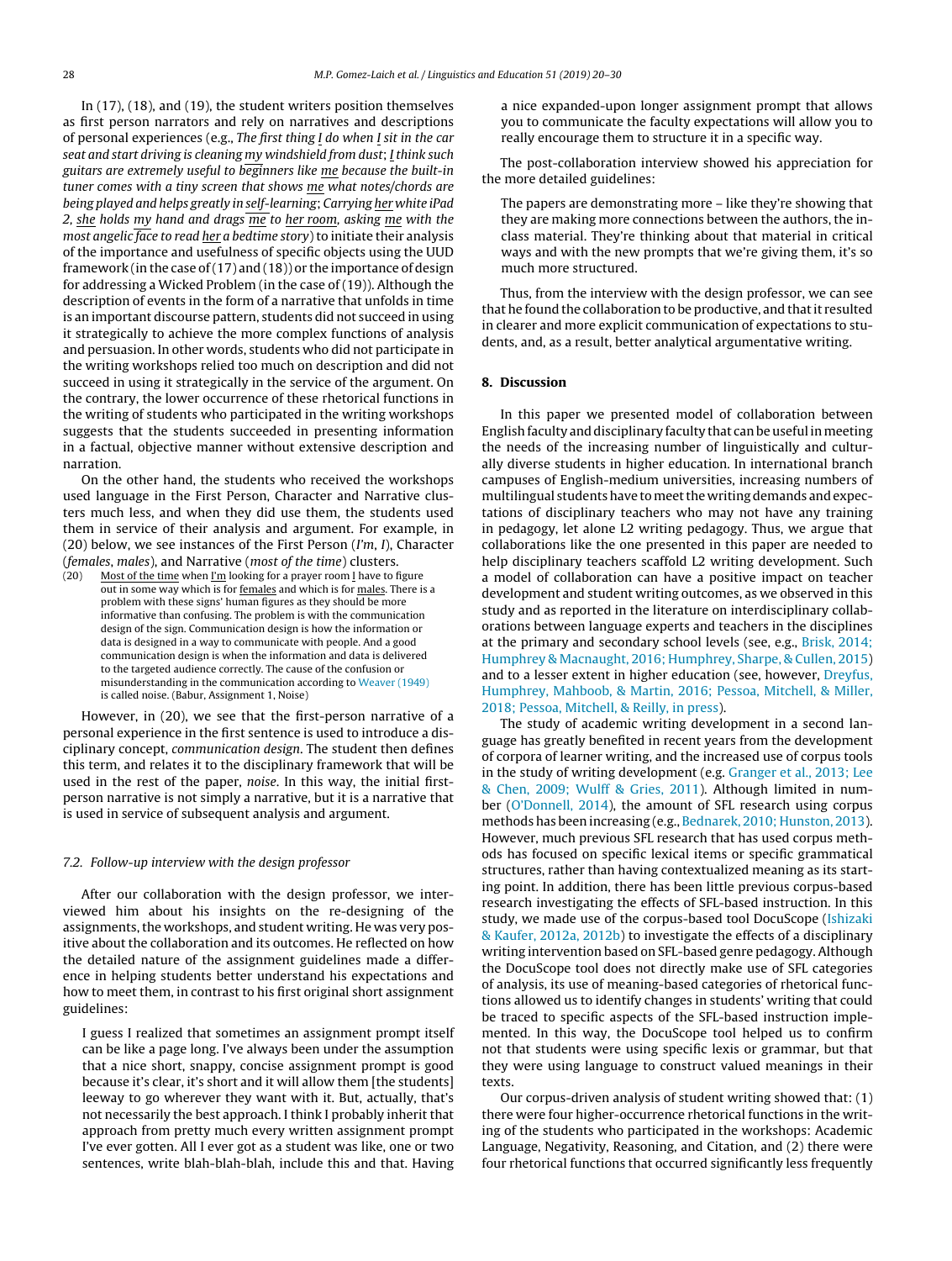<span id="page-9-0"></span>in the writing of students who participated in the writing workshops: Forcefulness, First Person, Characters, and Narrative. These differences point to improvement in student writing compared to the semester where no writing workshops were offered, particularly in the use of linguistic resources to write analytically. Students who participated in the workshops more consistently used specialized, discipline-specific words to frame their analysis using design theory; effectively introduced and integrated the course authors to set up the argument; and highlighted both positive and negative features of communication design. Thus, our study provides further support for the importance of discipline-specific literacy interventions (De La Paz, 2005; Monte-Sano, 2010) emphasizing the role of explicit focus on language, as exemplified by SFL-based genre pedagogy, to scaffold student writing development (Coffin, 2006; Humphrey & Macnaught, 2016).

## **9. Pedagogical implications**

The present study has a number of pedagogical implications. First, our findings highlight the importance of explicit writing instruction. We argue for the effectiveness of the Onion Model (Humphrey & Economou, 2015) for scaffolding analytical argumentative writing to unpack the language features of description, analysis, and argument needed to effectively write analytical argumentative texts. Writing instructors can use model texts and deconstruct them with students by using guiding questions to call the students' attention to the main purpose of an assignment, its specific stages, whether they will mainly need description, analysis, or argument to effectively complete the assignment, and what the language of each looks like.Although some researchers have argued that using model texts represents genres too narrowly and inhibits students' creativity as writers (e.g., Elbow, 1999; Smagorinski, 1998), model texts allow student writers, particularly those writing in a second language, to notice specific uses of language that reflect the text's purposes. We suggest, however, that instructors go beyond simply supplying model texts by helping students develop explicit knowledge of rhetorical features by making these features explicit for students.

We also suggest that assignment descriptions and rubrics take into account rhetorical functions and the language through which they are realized. For example, it is helpful to have explicit instructions stating that there should be little elaboration or extended description, and instructions could include examples of language that enacts the discourse patterns needed for the assignment. Assessment rubrics should also reflect linguistic choices as they construe rhetorical functions.

This work was made possible by NPRP grant #8-1815-5-293 from the Qatar National Research Fund (a member of Qatar Foundation). The statements made herein are solely the responsibility of the authors.

#### **References**

- Allison, H. (2009). [High](http://refhub.elsevier.com/S0898-5898(18)30262-6/sbref0005) [school](http://refhub.elsevier.com/S0898-5898(18)30262-6/sbref0005) [academic](http://refhub.elsevier.com/S0898-5898(18)30262-6/sbref0005) [literacy](http://refhub.elsevier.com/S0898-5898(18)30262-6/sbref0005) [instruction](http://refhub.elsevier.com/S0898-5898(18)30262-6/sbref0005) [and](http://refhub.elsevier.com/S0898-5898(18)30262-6/sbref0005) [the](http://refhub.elsevier.com/S0898-5898(18)30262-6/sbref0005) [transition](http://refhub.elsevier.com/S0898-5898(18)30262-6/sbref0005) [to](http://refhub.elsevier.com/S0898-5898(18)30262-6/sbref0005) [college](http://refhub.elsevier.com/S0898-5898(18)30262-6/sbref0005) [writing.](http://refhub.elsevier.com/S0898-5898(18)30262-6/sbref0005) [In](http://refhub.elsevier.com/S0898-5898(18)30262-6/sbref0005) [M.](http://refhub.elsevier.com/S0898-5898(18)30262-6/sbref0005) [Roberge,](http://refhub.elsevier.com/S0898-5898(18)30262-6/sbref0005) [M.](http://refhub.elsevier.com/S0898-5898(18)30262-6/sbref0005) [Siegal,](http://refhub.elsevier.com/S0898-5898(18)30262-6/sbref0005) [&](http://refhub.elsevier.com/S0898-5898(18)30262-6/sbref0005) [L.](http://refhub.elsevier.com/S0898-5898(18)30262-6/sbref0005) [Harklau](http://refhub.elsevier.com/S0898-5898(18)30262-6/sbref0005) [\(Eds.\),](http://refhub.elsevier.com/S0898-5898(18)30262-6/sbref0005) [Generation](http://refhub.elsevier.com/S0898-5898(18)30262-6/sbref0005) [1.5](http://refhub.elsevier.com/S0898-5898(18)30262-6/sbref0005) [in](http://refhub.elsevier.com/S0898-5898(18)30262-6/sbref0005) [college](http://refhub.elsevier.com/S0898-5898(18)30262-6/sbref0005) [composition:](http://refhub.elsevier.com/S0898-5898(18)30262-6/sbref0005) [Teaching](http://refhub.elsevier.com/S0898-5898(18)30262-6/sbref0005) [academic](http://refhub.elsevier.com/S0898-5898(18)30262-6/sbref0005) [writing](http://refhub.elsevier.com/S0898-5898(18)30262-6/sbref0005) [to](http://refhub.elsevier.com/S0898-5898(18)30262-6/sbref0005) [U.S.-educated](http://refhub.elsevier.com/S0898-5898(18)30262-6/sbref0005) [learners](http://refhub.elsevier.com/S0898-5898(18)30262-6/sbref0005) [of](http://refhub.elsevier.com/S0898-5898(18)30262-6/sbref0005) [ESL](http://refhub.elsevier.com/S0898-5898(18)30262-6/sbref0005) [\(pp.](http://refhub.elsevier.com/S0898-5898(18)30262-6/sbref0005) [75–90\).](http://refhub.elsevier.com/S0898-5898(18)30262-6/sbref0005) [New](http://refhub.elsevier.com/S0898-5898(18)30262-6/sbref0005) [York:](http://refhub.elsevier.com/S0898-5898(18)30262-6/sbref0005) [Routledge.](http://refhub.elsevier.com/S0898-5898(18)30262-6/sbref0005)
- Argamon, S., Whitelaw, C., Chase, P., & Hota, S. R. (2007). [Stylistic](http://refhub.elsevier.com/S0898-5898(18)30262-6/sbref0010) [text](http://refhub.elsevier.com/S0898-5898(18)30262-6/sbref0010) [classification](http://refhub.elsevier.com/S0898-5898(18)30262-6/sbref0010) [using](http://refhub.elsevier.com/S0898-5898(18)30262-6/sbref0010) [functional](http://refhub.elsevier.com/S0898-5898(18)30262-6/sbref0010) [lexical](http://refhub.elsevier.com/S0898-5898(18)30262-6/sbref0010) [features.](http://refhub.elsevier.com/S0898-5898(18)30262-6/sbref0010) [Journal](http://refhub.elsevier.com/S0898-5898(18)30262-6/sbref0010) [of](http://refhub.elsevier.com/S0898-5898(18)30262-6/sbref0010) [the](http://refhub.elsevier.com/S0898-5898(18)30262-6/sbref0010) [American](http://refhub.elsevier.com/S0898-5898(18)30262-6/sbref0010) [Society](http://refhub.elsevier.com/S0898-5898(18)30262-6/sbref0010) [for](http://refhub.elsevier.com/S0898-5898(18)30262-6/sbref0010) [Information](http://refhub.elsevier.com/S0898-5898(18)30262-6/sbref0010) [Science](http://refhub.elsevier.com/S0898-5898(18)30262-6/sbref0010) [and](http://refhub.elsevier.com/S0898-5898(18)30262-6/sbref0010) [Technology](http://refhub.elsevier.com/S0898-5898(18)30262-6/sbref0010)[,](http://refhub.elsevier.com/S0898-5898(18)30262-6/sbref0010) [58](http://refhub.elsevier.com/S0898-5898(18)30262-6/sbref0010)[,](http://refhub.elsevier.com/S0898-5898(18)30262-6/sbref0010) [802](http://refhub.elsevier.com/S0898-5898(18)30262-6/sbref0010)–[822.](http://refhub.elsevier.com/S0898-5898(18)30262-6/sbref0010)
- Bednarek, M. (2010). [Corpus](http://refhub.elsevier.com/S0898-5898(18)30262-6/sbref0015) [linguistics](http://refhub.elsevier.com/S0898-5898(18)30262-6/sbref0015) [and](http://refhub.elsevier.com/S0898-5898(18)30262-6/sbref0015) [systemic](http://refhub.elsevier.com/S0898-5898(18)30262-6/sbref0015) [functional](http://refhub.elsevier.com/S0898-5898(18)30262-6/sbref0015) [linguistics:](http://refhub.elsevier.com/S0898-5898(18)30262-6/sbref0015) [Inter](http://refhub.elsevier.com/S0898-5898(18)30262-6/sbref0015)[personal](http://refhub.elsevier.com/S0898-5898(18)30262-6/sbref0015) [meaning,](http://refhub.elsevier.com/S0898-5898(18)30262-6/sbref0015) [identity,](http://refhub.elsevier.com/S0898-5898(18)30262-6/sbref0015) [and](http://refhub.elsevier.com/S0898-5898(18)30262-6/sbref0015) [bonding](http://refhub.elsevier.com/S0898-5898(18)30262-6/sbref0015) [in](http://refhub.elsevier.com/S0898-5898(18)30262-6/sbref0015) [popular](http://refhub.elsevier.com/S0898-5898(18)30262-6/sbref0015) [culture.](http://refhub.elsevier.com/S0898-5898(18)30262-6/sbref0015) [In](http://refhub.elsevier.com/S0898-5898(18)30262-6/sbref0015) [New](http://refhub.elsevier.com/S0898-5898(18)30262-6/sbref0015) [discourse](http://refhub.elsevier.com/S0898-5898(18)30262-6/sbref0015) [on](http://refhub.elsevier.com/S0898-5898(18)30262-6/sbref0015) [language:](http://refhub.elsevier.com/S0898-5898(18)30262-6/sbref0015) [Functional](http://refhub.elsevier.com/S0898-5898(18)30262-6/sbref0015) [perspectives](http://refhub.elsevier.com/S0898-5898(18)30262-6/sbref0015) [on](http://refhub.elsevier.com/S0898-5898(18)30262-6/sbref0015) [multimodality](http://refhub.elsevier.com/S0898-5898(18)30262-6/sbref0015)[.](http://refhub.elsevier.com/S0898-5898(18)30262-6/sbref0015) [pp.](http://refhub.elsevier.com/S0898-5898(18)30262-6/sbref0015) [237](http://refhub.elsevier.com/S0898-5898(18)30262-6/sbref0015)–[266.](http://refhub.elsevier.com/S0898-5898(18)30262-6/sbref0015) [New](http://refhub.elsevier.com/S0898-5898(18)30262-6/sbref0015) [York:](http://refhub.elsevier.com/S0898-5898(18)30262-6/sbref0015) **Bloomsbury**
- Biber, D. (1985). [Investigating](http://refhub.elsevier.com/S0898-5898(18)30262-6/sbref0020) [macroscopic](http://refhub.elsevier.com/S0898-5898(18)30262-6/sbref0020) [textual](http://refhub.elsevier.com/S0898-5898(18)30262-6/sbref0020) [variation](http://refhub.elsevier.com/S0898-5898(18)30262-6/sbref0020) [through](http://refhub.elsevier.com/S0898-5898(18)30262-6/sbref0020) [mutlifea](http://refhub.elsevier.com/S0898-5898(18)30262-6/sbref0020)[ture/multidimensional](http://refhub.elsevier.com/S0898-5898(18)30262-6/sbref0020) [analysis.](http://refhub.elsevier.com/S0898-5898(18)30262-6/sbref0020) [Linguistics](http://refhub.elsevier.com/S0898-5898(18)30262-6/sbref0020)[,](http://refhub.elsevier.com/S0898-5898(18)30262-6/sbref0020) [23](http://refhub.elsevier.com/S0898-5898(18)30262-6/sbref0020)[,](http://refhub.elsevier.com/S0898-5898(18)30262-6/sbref0020) [337–360.](http://refhub.elsevier.com/S0898-5898(18)30262-6/sbref0020)
- Brisk, M. E. (2014). [Engaging](http://refhub.elsevier.com/S0898-5898(18)30262-6/sbref0025) [students](http://refhub.elsevier.com/S0898-5898(18)30262-6/sbref0025) [in](http://refhub.elsevier.com/S0898-5898(18)30262-6/sbref0025) [academic](http://refhub.elsevier.com/S0898-5898(18)30262-6/sbref0025) [literacies:](http://refhub.elsevier.com/S0898-5898(18)30262-6/sbref0025) [Genre-based](http://refhub.elsevier.com/S0898-5898(18)30262-6/sbref0025) [pedagogy](http://refhub.elsevier.com/S0898-5898(18)30262-6/sbref0025) [for](http://refhub.elsevier.com/S0898-5898(18)30262-6/sbref0025) [K-5](http://refhub.elsevier.com/S0898-5898(18)30262-6/sbref0025) [classrooms](http://refhub.elsevier.com/S0898-5898(18)30262-6/sbref0025)[.](http://refhub.elsevier.com/S0898-5898(18)30262-6/sbref0025) [New](http://refhub.elsevier.com/S0898-5898(18)30262-6/sbref0025) [York:](http://refhub.elsevier.com/S0898-5898(18)30262-6/sbref0025) [Routledge.](http://refhub.elsevier.com/S0898-5898(18)30262-6/sbref0025)
- Buzzi, O., Grimes, S., & Rolls, A. (2012). [Writing](http://refhub.elsevier.com/S0898-5898(18)30262-6/sbref0030) [for](http://refhub.elsevier.com/S0898-5898(18)30262-6/sbref0030) [the](http://refhub.elsevier.com/S0898-5898(18)30262-6/sbref0030) [discipline](http://refhub.elsevier.com/S0898-5898(18)30262-6/sbref0030) [in](http://refhub.elsevier.com/S0898-5898(18)30262-6/sbref0030) [the](http://refhub.elsevier.com/S0898-5898(18)30262-6/sbref0030) [discipline?](http://refhub.elsevier.com/S0898-5898(18)30262-6/sbref0030) [Teaching](http://refhub.elsevier.com/S0898-5898(18)30262-6/sbref0030) [in](http://refhub.elsevier.com/S0898-5898(18)30262-6/sbref0030) [Higher](http://refhub.elsevier.com/S0898-5898(18)30262-6/sbref0030) [Education](http://refhub.elsevier.com/S0898-5898(18)30262-6/sbref0030), [17](http://refhub.elsevier.com/S0898-5898(18)30262-6/sbref0030)[,](http://refhub.elsevier.com/S0898-5898(18)30262-6/sbref0030) [479–484.](http://refhub.elsevier.com/S0898-5898(18)30262-6/sbref0030)
- Coffin, C. (2006). [Learning](http://refhub.elsevier.com/S0898-5898(18)30262-6/sbref0035) [the](http://refhub.elsevier.com/S0898-5898(18)30262-6/sbref0035) [language](http://refhub.elsevier.com/S0898-5898(18)30262-6/sbref0035) [of](http://refhub.elsevier.com/S0898-5898(18)30262-6/sbref0035) [school](http://refhub.elsevier.com/S0898-5898(18)30262-6/sbref0035) [history:](http://refhub.elsevier.com/S0898-5898(18)30262-6/sbref0035) [The](http://refhub.elsevier.com/S0898-5898(18)30262-6/sbref0035) [role](http://refhub.elsevier.com/S0898-5898(18)30262-6/sbref0035) [of](http://refhub.elsevier.com/S0898-5898(18)30262-6/sbref0035) [linguistics](http://refhub.elsevier.com/S0898-5898(18)30262-6/sbref0035) [in](http://refhub.elsevier.com/S0898-5898(18)30262-6/sbref0035) [mapping](http://refhub.elsevier.com/S0898-5898(18)30262-6/sbref0035) [the](http://refhub.elsevier.com/S0898-5898(18)30262-6/sbref0035) [writing](http://refhub.elsevier.com/S0898-5898(18)30262-6/sbref0035) [demands](http://refhub.elsevier.com/S0898-5898(18)30262-6/sbref0035) [of](http://refhub.elsevier.com/S0898-5898(18)30262-6/sbref0035) [the](http://refhub.elsevier.com/S0898-5898(18)30262-6/sbref0035) [secondary](http://refhub.elsevier.com/S0898-5898(18)30262-6/sbref0035) [school](http://refhub.elsevier.com/S0898-5898(18)30262-6/sbref0035) [curriculum.](http://refhub.elsevier.com/S0898-5898(18)30262-6/sbref0035) [Journal](http://refhub.elsevier.com/S0898-5898(18)30262-6/sbref0035) [of](http://refhub.elsevier.com/S0898-5898(18)30262-6/sbref0035) [Curriculum](http://refhub.elsevier.com/S0898-5898(18)30262-6/sbref0035) [Studies](http://refhub.elsevier.com/S0898-5898(18)30262-6/sbref0035)[,](http://refhub.elsevier.com/S0898-5898(18)30262-6/sbref0035) [38](http://refhub.elsevier.com/S0898-5898(18)30262-6/sbref0035)[,](http://refhub.elsevier.com/S0898-5898(18)30262-6/sbref0035) [413](http://refhub.elsevier.com/S0898-5898(18)30262-6/sbref0035)–[429.](http://refhub.elsevier.com/S0898-5898(18)30262-6/sbref0035)
- Coffin, C., & Hewings, A. (2004). [IELTS](http://refhub.elsevier.com/S0898-5898(18)30262-6/sbref0040) [as](http://refhub.elsevier.com/S0898-5898(18)30262-6/sbref0040) [preparation](http://refhub.elsevier.com/S0898-5898(18)30262-6/sbref0040) [for](http://refhub.elsevier.com/S0898-5898(18)30262-6/sbref0040) [tertiary](http://refhub.elsevier.com/S0898-5898(18)30262-6/sbref0040) [writing:](http://refhub.elsevier.com/S0898-5898(18)30262-6/sbref0040) [Threats](http://refhub.elsevier.com/S0898-5898(18)30262-6/sbref0040) [or](http://refhub.elsevier.com/S0898-5898(18)30262-6/sbref0040) [opportunities](http://refhub.elsevier.com/S0898-5898(18)30262-6/sbref0040) [for](http://refhub.elsevier.com/S0898-5898(18)30262-6/sbref0040) [advanced](http://refhub.elsevier.com/S0898-5898(18)30262-6/sbref0040) [non-native](http://refhub.elsevier.com/S0898-5898(18)30262-6/sbref0040) [speakers?](http://refhub.elsevier.com/S0898-5898(18)30262-6/sbref0040) [In](http://refhub.elsevier.com/S0898-5898(18)30262-6/sbref0040) [L.](http://refhub.elsevier.com/S0898-5898(18)30262-6/sbref0040) [Ravelli,](http://refhub.elsevier.com/S0898-5898(18)30262-6/sbref0040) [&](http://refhub.elsevier.com/S0898-5898(18)30262-6/sbref0040) [R.](http://refhub.elsevier.com/S0898-5898(18)30262-6/sbref0040) [Ellis](http://refhub.elsevier.com/S0898-5898(18)30262-6/sbref0040) [\(Eds.\),](http://refhub.elsevier.com/S0898-5898(18)30262-6/sbref0040) [Analysing](http://refhub.elsevier.com/S0898-5898(18)30262-6/sbref0040) [academic](http://refhub.elsevier.com/S0898-5898(18)30262-6/sbref0040) [writing:](http://refhub.elsevier.com/S0898-5898(18)30262-6/sbref0040) [Contextualized](http://refhub.elsevier.com/S0898-5898(18)30262-6/sbref0040) [frameworks](http://refhub.elsevier.com/S0898-5898(18)30262-6/sbref0040) [\(pp.](http://refhub.elsevier.com/S0898-5898(18)30262-6/sbref0040) [153](http://refhub.elsevier.com/S0898-5898(18)30262-6/sbref0040)–[171\).](http://refhub.elsevier.com/S0898-5898(18)30262-6/sbref0040) [London:](http://refhub.elsevier.com/S0898-5898(18)30262-6/sbref0040) [Continuum](http://refhub.elsevier.com/S0898-5898(18)30262-6/sbref0040) [International](http://refhub.elsevier.com/S0898-5898(18)30262-6/sbref0040) [Publishing](http://refhub.elsevier.com/S0898-5898(18)30262-6/sbref0040) [Group.](http://refhub.elsevier.com/S0898-5898(18)30262-6/sbref0040)
- Collins, J. (2003). [Variations](http://refhub.elsevier.com/S0898-5898(18)30262-6/sbref0045) [in](http://refhub.elsevier.com/S0898-5898(18)30262-6/sbref0045) [written](http://refhub.elsevier.com/S0898-5898(18)30262-6/sbref0045) [English:](http://refhub.elsevier.com/S0898-5898(18)30262-6/sbref0045) [Characterizing](http://refhub.elsevier.com/S0898-5898(18)30262-6/sbref0045) [the](http://refhub.elsevier.com/S0898-5898(18)30262-6/sbref0045) [rhetorical](http://refhub.elsevier.com/S0898-5898(18)30262-6/sbref0045) [language](http://refhub.elsevier.com/S0898-5898(18)30262-6/sbref0045) [choices](http://refhub.elsevier.com/S0898-5898(18)30262-6/sbref0045) [in](http://refhub.elsevier.com/S0898-5898(18)30262-6/sbref0045) [the](http://refhub.elsevier.com/S0898-5898(18)30262-6/sbref0045) [Brown](http://refhub.elsevier.com/S0898-5898(18)30262-6/sbref0045) [Corpus](http://refhub.elsevier.com/S0898-5898(18)30262-6/sbref0045) [of](http://refhub.elsevier.com/S0898-5898(18)30262-6/sbref0045) [Texts](http://refhub.elsevier.com/S0898-5898(18)30262-6/sbref0045) [Unpublished](http://refhub.elsevier.com/S0898-5898(18)30262-6/sbref0045) [doctoral](http://refhub.elsevier.com/S0898-5898(18)30262-6/sbref0045) [dissertation.](http://refhub.elsevier.com/S0898-5898(18)30262-6/sbref0045) [Carnegie](http://refhub.elsevier.com/S0898-5898(18)30262-6/sbref0045) [Mellon](http://refhub.elsevier.com/S0898-5898(18)30262-6/sbref0045) [University.](http://refhub.elsevier.com/S0898-5898(18)30262-6/sbref0045)
- De La Paz, S. (2005). [Effects](http://refhub.elsevier.com/S0898-5898(18)30262-6/sbref0050) [of](http://refhub.elsevier.com/S0898-5898(18)30262-6/sbref0050) [historical](http://refhub.elsevier.com/S0898-5898(18)30262-6/sbref0050) [reasoning](http://refhub.elsevier.com/S0898-5898(18)30262-6/sbref0050) [instruction](http://refhub.elsevier.com/S0898-5898(18)30262-6/sbref0050) [and](http://refhub.elsevier.com/S0898-5898(18)30262-6/sbref0050) [writing](http://refhub.elsevier.com/S0898-5898(18)30262-6/sbref0050) [strat](http://refhub.elsevier.com/S0898-5898(18)30262-6/sbref0050)[egy](http://refhub.elsevier.com/S0898-5898(18)30262-6/sbref0050) [mastery](http://refhub.elsevier.com/S0898-5898(18)30262-6/sbref0050) [in](http://refhub.elsevier.com/S0898-5898(18)30262-6/sbref0050) [culturally](http://refhub.elsevier.com/S0898-5898(18)30262-6/sbref0050) [and](http://refhub.elsevier.com/S0898-5898(18)30262-6/sbref0050) [academically](http://refhub.elsevier.com/S0898-5898(18)30262-6/sbref0050) [diverse](http://refhub.elsevier.com/S0898-5898(18)30262-6/sbref0050) [middle](http://refhub.elsevier.com/S0898-5898(18)30262-6/sbref0050) [school](http://refhub.elsevier.com/S0898-5898(18)30262-6/sbref0050) [classrooms.](http://refhub.elsevier.com/S0898-5898(18)30262-6/sbref0050) [Journal](http://refhub.elsevier.com/S0898-5898(18)30262-6/sbref0050) [of](http://refhub.elsevier.com/S0898-5898(18)30262-6/sbref0050) [Educational](http://refhub.elsevier.com/S0898-5898(18)30262-6/sbref0050) [Psychology](http://refhub.elsevier.com/S0898-5898(18)30262-6/sbref0050)[,](http://refhub.elsevier.com/S0898-5898(18)30262-6/sbref0050) [97](http://refhub.elsevier.com/S0898-5898(18)30262-6/sbref0050), 139-156.
- Dreyfus, S., Humphrey, S., Mahboob, A., & Martin, J. M. (2016). [Genre](http://refhub.elsevier.com/S0898-5898(18)30262-6/sbref0060) [pedagogy](http://refhub.elsevier.com/S0898-5898(18)30262-6/sbref0060) [in](http://refhub.elsevier.com/S0898-5898(18)30262-6/sbref0060) [higher](http://refhub.elsevier.com/S0898-5898(18)30262-6/sbref0060) [education.](http://refhub.elsevier.com/S0898-5898(18)30262-6/sbref0060) [The](http://refhub.elsevier.com/S0898-5898(18)30262-6/sbref0060) [SLATE](http://refhub.elsevier.com/S0898-5898(18)30262-6/sbref0060) [project](http://refhub.elsevier.com/S0898-5898(18)30262-6/sbref0060). [London,](http://refhub.elsevier.com/S0898-5898(18)30262-6/sbref0060) [UK:](http://refhub.elsevier.com/S0898-5898(18)30262-6/sbref0060) [Palgrave](http://refhub.elsevier.com/S0898-5898(18)30262-6/sbref0060) [Macmillan.](http://refhub.elsevier.com/S0898-5898(18)30262-6/sbref0060)
- Elbow, P. (1999). [Individualism](http://refhub.elsevier.com/S0898-5898(18)30262-6/sbref0065) [and](http://refhub.elsevier.com/S0898-5898(18)30262-6/sbref0065) [the](http://refhub.elsevier.com/S0898-5898(18)30262-6/sbref0065) [teaching](http://refhub.elsevier.com/S0898-5898(18)30262-6/sbref0065) [of](http://refhub.elsevier.com/S0898-5898(18)30262-6/sbref0065) [writing:](http://refhub.elsevier.com/S0898-5898(18)30262-6/sbref0065) [A](http://refhub.elsevier.com/S0898-5898(18)30262-6/sbref0065) [response](http://refhub.elsevier.com/S0898-5898(18)30262-6/sbref0065) [to](http://refhub.elsevier.com/S0898-5898(18)30262-6/sbref0065) [Vai](http://refhub.elsevier.com/S0898-5898(18)30262-6/sbref0065) [Ramanathan](http://refhub.elsevier.com/S0898-5898(18)30262-6/sbref0065) [and](http://refhub.elsevier.com/S0898-5898(18)30262-6/sbref0065) [Dwight](http://refhub.elsevier.com/S0898-5898(18)30262-6/sbref0065) [Atkinson.](http://refhub.elsevier.com/S0898-5898(18)30262-6/sbref0065) [Journal](http://refhub.elsevier.com/S0898-5898(18)30262-6/sbref0065) [of](http://refhub.elsevier.com/S0898-5898(18)30262-6/sbref0065) [Second](http://refhub.elsevier.com/S0898-5898(18)30262-6/sbref0065) [Language](http://refhub.elsevier.com/S0898-5898(18)30262-6/sbref0065) [Writing](http://refhub.elsevier.com/S0898-5898(18)30262-6/sbref0065), [8](http://refhub.elsevier.com/S0898-5898(18)30262-6/sbref0065), [327–338.](http://refhub.elsevier.com/S0898-5898(18)30262-6/sbref0065)
- Eggins, S. (2005). [An](http://refhub.elsevier.com/S0898-5898(18)30262-6/sbref0070) [introduction](http://refhub.elsevier.com/S0898-5898(18)30262-6/sbref0070) [to](http://refhub.elsevier.com/S0898-5898(18)30262-6/sbref0070) [systemic](http://refhub.elsevier.com/S0898-5898(18)30262-6/sbref0070) [functional](http://refhub.elsevier.com/S0898-5898(18)30262-6/sbref0070) [linguistics](http://refhub.elsevier.com/S0898-5898(18)30262-6/sbref0070) [\(2nd](http://refhub.elsevier.com/S0898-5898(18)30262-6/sbref0070) [ed.\).](http://refhub.elsevier.com/S0898-5898(18)30262-6/sbref0070) [New](http://refhub.elsevier.com/S0898-5898(18)30262-6/sbref0070) [York:](http://refhub.elsevier.com/S0898-5898(18)30262-6/sbref0070) [Continuum.](http://refhub.elsevier.com/S0898-5898(18)30262-6/sbref0070)
- Flowerdew, L. (2003). [A](http://refhub.elsevier.com/S0898-5898(18)30262-6/sbref0075) [combined](http://refhub.elsevier.com/S0898-5898(18)30262-6/sbref0075) [corpus](http://refhub.elsevier.com/S0898-5898(18)30262-6/sbref0075) [and](http://refhub.elsevier.com/S0898-5898(18)30262-6/sbref0075) [systemic-functional](http://refhub.elsevier.com/S0898-5898(18)30262-6/sbref0075) [analysis](http://refhub.elsevier.com/S0898-5898(18)30262-6/sbref0075) [of](http://refhub.elsevier.com/S0898-5898(18)30262-6/sbref0075) [the](http://refhub.elsevier.com/S0898-5898(18)30262-6/sbref0075) [problem-solution](http://refhub.elsevier.com/S0898-5898(18)30262-6/sbref0075) [pattern](http://refhub.elsevier.com/S0898-5898(18)30262-6/sbref0075) [in](http://refhub.elsevier.com/S0898-5898(18)30262-6/sbref0075) [a](http://refhub.elsevier.com/S0898-5898(18)30262-6/sbref0075) [student](http://refhub.elsevier.com/S0898-5898(18)30262-6/sbref0075) [and](http://refhub.elsevier.com/S0898-5898(18)30262-6/sbref0075) [professional](http://refhub.elsevier.com/S0898-5898(18)30262-6/sbref0075) [corpus](http://refhub.elsevier.com/S0898-5898(18)30262-6/sbref0075) of technical [writ](http://refhub.elsevier.com/S0898-5898(18)30262-6/sbref0075)[ing.](http://refhub.elsevier.com/S0898-5898(18)30262-6/sbref0075) [TESOL](http://refhub.elsevier.com/S0898-5898(18)30262-6/sbref0075) [Quarterly](http://refhub.elsevier.com/S0898-5898(18)30262-6/sbref0075)[,](http://refhub.elsevier.com/S0898-5898(18)30262-6/sbref0075) [37](http://refhub.elsevier.com/S0898-5898(18)30262-6/sbref0075)[,](http://refhub.elsevier.com/S0898-5898(18)30262-6/sbref0075) [489–511.](http://refhub.elsevier.com/S0898-5898(18)30262-6/sbref0075)
- Frankel, L. (2009). [Communicating](http://refhub.elsevier.com/S0898-5898(18)30262-6/sbref0080) [design](http://refhub.elsevier.com/S0898-5898(18)30262-6/sbref0080) [research](http://refhub.elsevier.com/S0898-5898(18)30262-6/sbref0080) [knowledge:](http://refhub.elsevier.com/S0898-5898(18)30262-6/sbref0080) [A](http://refhub.elsevier.com/S0898-5898(18)30262-6/sbref0080) [role](http://refhub.elsevier.com/S0898-5898(18)30262-6/sbref0080) [for](http://refhub.elsevier.com/S0898-5898(18)30262-6/sbref0080) [ethno](http://refhub.elsevier.com/S0898-5898(18)30262-6/sbref0080)[graphic](http://refhub.elsevier.com/S0898-5898(18)30262-6/sbref0080) [writing.](http://refhub.elsevier.com/S0898-5898(18)30262-6/sbref0080) [International](http://refhub.elsevier.com/S0898-5898(18)30262-6/sbref0080) [Association](http://refhub.elsevier.com/S0898-5898(18)30262-6/sbref0080) [of](http://refhub.elsevier.com/S0898-5898(18)30262-6/sbref0080) [Societies](http://refhub.elsevier.com/S0898-5898(18)30262-6/sbref0080) [of](http://refhub.elsevier.com/S0898-5898(18)30262-6/sbref0080) [Design](http://refhub.elsevier.com/S0898-5898(18)30262-6/sbref0080) [Research:](http://refhub.elsevier.com/S0898-5898(18)30262-6/sbref0080) [Design/Rigor](http://refhub.elsevier.com/S0898-5898(18)30262-6/sbref0080) [&](http://refhub.elsevier.com/S0898-5898(18)30262-6/sbref0080) [Relevance](http://refhub.elsevier.com/S0898-5898(18)30262-6/sbref0080)[,](http://refhub.elsevier.com/S0898-5898(18)30262-6/sbref0080) [3507–3516.](http://refhub.elsevier.com/S0898-5898(18)30262-6/sbref0080)
- Granger, S., Gilquin, G., & Meunier, F. (2013). [Twenty](http://refhub.elsevier.com/S0898-5898(18)30262-6/sbref0085) [years](http://refhub.elsevier.com/S0898-5898(18)30262-6/sbref0085) [of](http://refhub.elsevier.com/S0898-5898(18)30262-6/sbref0085) [learner](http://refhub.elsevier.com/S0898-5898(18)30262-6/sbref0085) [corpus](http://refhub.elsevier.com/S0898-5898(18)30262-6/sbref0085) [research:](http://refhub.elsevier.com/S0898-5898(18)30262-6/sbref0085) [Looking](http://refhub.elsevier.com/S0898-5898(18)30262-6/sbref0085) [back,](http://refhub.elsevier.com/S0898-5898(18)30262-6/sbref0085) [moving](http://refhub.elsevier.com/S0898-5898(18)30262-6/sbref0085) [ahead](http://refhub.elsevier.com/S0898-5898(18)30262-6/sbref0085)[.](http://refhub.elsevier.com/S0898-5898(18)30262-6/sbref0085) [Louvain,](http://refhub.elsevier.com/S0898-5898(18)30262-6/sbref0085) [Belgium:](http://refhub.elsevier.com/S0898-5898(18)30262-6/sbref0085) [Presses](http://refhub.elsevier.com/S0898-5898(18)30262-6/sbref0085) [Universitaires](http://refhub.elsevier.com/S0898-5898(18)30262-6/sbref0085) [de](http://refhub.elsevier.com/S0898-5898(18)30262-6/sbref0085) [Louvain.](http://refhub.elsevier.com/S0898-5898(18)30262-6/sbref0085)
- Halliday, M. A. K. (1985). [Introduction](http://refhub.elsevier.com/S0898-5898(18)30262-6/sbref0090) [to](http://refhub.elsevier.com/S0898-5898(18)30262-6/sbref0090) [functional](http://refhub.elsevier.com/S0898-5898(18)30262-6/sbref0090) [grammar](http://refhub.elsevier.com/S0898-5898(18)30262-6/sbref0090)[.](http://refhub.elsevier.com/S0898-5898(18)30262-6/sbref0090) [London,](http://refhub.elsevier.com/S0898-5898(18)30262-6/sbref0090) [UK:](http://refhub.elsevier.com/S0898-5898(18)30262-6/sbref0090) [Edward](http://refhub.elsevier.com/S0898-5898(18)30262-6/sbref0090) [Arnold.](http://refhub.elsevier.com/S0898-5898(18)30262-6/sbref0090)
- Harklau, L. (1994). [ESL](http://refhub.elsevier.com/S0898-5898(18)30262-6/sbref0095) [versus](http://refhub.elsevier.com/S0898-5898(18)30262-6/sbref0095) [mainstream](http://refhub.elsevier.com/S0898-5898(18)30262-6/sbref0095) [classes:](http://refhub.elsevier.com/S0898-5898(18)30262-6/sbref0095) [Contrasting](http://refhub.elsevier.com/S0898-5898(18)30262-6/sbref0095) [L2](http://refhub.elsevier.com/S0898-5898(18)30262-6/sbref0095) [learning](http://refhub.elsevier.com/S0898-5898(18)30262-6/sbref0095) [environ](http://refhub.elsevier.com/S0898-5898(18)30262-6/sbref0095)[ments.](http://refhub.elsevier.com/S0898-5898(18)30262-6/sbref0095) [TESOL](http://refhub.elsevier.com/S0898-5898(18)30262-6/sbref0095) [Quarterly](http://refhub.elsevier.com/S0898-5898(18)30262-6/sbref0095)[,](http://refhub.elsevier.com/S0898-5898(18)30262-6/sbref0095) [28](http://refhub.elsevier.com/S0898-5898(18)30262-6/sbref0095)[,](http://refhub.elsevier.com/S0898-5898(18)30262-6/sbref0095) [241–272.](http://refhub.elsevier.com/S0898-5898(18)30262-6/sbref0095)
- Harklau, L. (2001). [From](http://refhub.elsevier.com/S0898-5898(18)30262-6/sbref0100) [high](http://refhub.elsevier.com/S0898-5898(18)30262-6/sbref0100) [school](http://refhub.elsevier.com/S0898-5898(18)30262-6/sbref0100) [to](http://refhub.elsevier.com/S0898-5898(18)30262-6/sbref0100) [college:](http://refhub.elsevier.com/S0898-5898(18)30262-6/sbref0100) [Student](http://refhub.elsevier.com/S0898-5898(18)30262-6/sbref0100) [perspectives](http://refhub.elsevier.com/S0898-5898(18)30262-6/sbref0100) [on](http://refhub.elsevier.com/S0898-5898(18)30262-6/sbref0100) [literacy](http://refhub.elsevier.com/S0898-5898(18)30262-6/sbref0100) [practices.](http://refhub.elsevier.com/S0898-5898(18)30262-6/sbref0100) [Journal](http://refhub.elsevier.com/S0898-5898(18)30262-6/sbref0100) [of](http://refhub.elsevier.com/S0898-5898(18)30262-6/sbref0100) [Literacy](http://refhub.elsevier.com/S0898-5898(18)30262-6/sbref0100) [Research](http://refhub.elsevier.com/S0898-5898(18)30262-6/sbref0100)[,](http://refhub.elsevier.com/S0898-5898(18)30262-6/sbref0100) [33](http://refhub.elsevier.com/S0898-5898(18)30262-6/sbref0100)[,](http://refhub.elsevier.com/S0898-5898(18)30262-6/sbref0100) [33](http://refhub.elsevier.com/S0898-5898(18)30262-6/sbref0100)–[70.](http://refhub.elsevier.com/S0898-5898(18)30262-6/sbref0100)
- Hirvela, A. (2013). [Preparing](http://refhub.elsevier.com/S0898-5898(18)30262-6/sbref0105) [English](http://refhub.elsevier.com/S0898-5898(18)30262-6/sbref0105) [language](http://refhub.elsevier.com/S0898-5898(18)30262-6/sbref0105) [learners](http://refhub.elsevier.com/S0898-5898(18)30262-6/sbref0105) [for](http://refhub.elsevier.com/S0898-5898(18)30262-6/sbref0105) [argumentative](http://refhub.elsevier.com/S0898-5898(18)30262-6/sbref0105) [writing.](http://refhub.elsevier.com/S0898-5898(18)30262-6/sbref0105) [In](http://refhub.elsevier.com/S0898-5898(18)30262-6/sbref0105) [L.](http://refhub.elsevier.com/S0898-5898(18)30262-6/sbref0105) [C.](http://refhub.elsevier.com/S0898-5898(18)30262-6/sbref0105) [de](http://refhub.elsevier.com/S0898-5898(18)30262-6/sbref0105) [Oliveira,](http://refhub.elsevier.com/S0898-5898(18)30262-6/sbref0105) [&](http://refhub.elsevier.com/S0898-5898(18)30262-6/sbref0105) [T.](http://refhub.elsevier.com/S0898-5898(18)30262-6/sbref0105) [J.](http://refhub.elsevier.com/S0898-5898(18)30262-6/sbref0105) [Silva](http://refhub.elsevier.com/S0898-5898(18)30262-6/sbref0105) [\(Eds.\),](http://refhub.elsevier.com/S0898-5898(18)30262-6/sbref0105) [L2](http://refhub.elsevier.com/S0898-5898(18)30262-6/sbref0105) [writing](http://refhub.elsevier.com/S0898-5898(18)30262-6/sbref0105) [in](http://refhub.elsevier.com/S0898-5898(18)30262-6/sbref0105) [secondary](http://refhub.elsevier.com/S0898-5898(18)30262-6/sbref0105) [classrooms:](http://refhub.elsevier.com/S0898-5898(18)30262-6/sbref0105) [Stu](http://refhub.elsevier.com/S0898-5898(18)30262-6/sbref0105)[dent](http://refhub.elsevier.com/S0898-5898(18)30262-6/sbref0105) [experiences,](http://refhub.elsevier.com/S0898-5898(18)30262-6/sbref0105) [academic](http://refhub.elsevier.com/S0898-5898(18)30262-6/sbref0105) [issues,](http://refhub.elsevier.com/S0898-5898(18)30262-6/sbref0105) [and](http://refhub.elsevier.com/S0898-5898(18)30262-6/sbref0105) [teacher](http://refhub.elsevier.com/S0898-5898(18)30262-6/sbref0105) [education](http://refhub.elsevier.com/S0898-5898(18)30262-6/sbref0105) [\(pp.](http://refhub.elsevier.com/S0898-5898(18)30262-6/sbref0105) [67–86\).](http://refhub.elsevier.com/S0898-5898(18)30262-6/sbref0105) [New](http://refhub.elsevier.com/S0898-5898(18)30262-6/sbref0105) [York:](http://refhub.elsevier.com/S0898-5898(18)30262-6/sbref0105) [Routledge.](http://refhub.elsevier.com/S0898-5898(18)30262-6/sbref0105)
- Hoey, M. (2005). [Lexical](http://refhub.elsevier.com/S0898-5898(18)30262-6/sbref0110) [priming:](http://refhub.elsevier.com/S0898-5898(18)30262-6/sbref0110) [A](http://refhub.elsevier.com/S0898-5898(18)30262-6/sbref0110) [new](http://refhub.elsevier.com/S0898-5898(18)30262-6/sbref0110) [theory](http://refhub.elsevier.com/S0898-5898(18)30262-6/sbref0110) [of](http://refhub.elsevier.com/S0898-5898(18)30262-6/sbref0110) [words](http://refhub.elsevier.com/S0898-5898(18)30262-6/sbref0110) [and](http://refhub.elsevier.com/S0898-5898(18)30262-6/sbref0110) [language](http://refhub.elsevier.com/S0898-5898(18)30262-6/sbref0110)[.](http://refhub.elsevier.com/S0898-5898(18)30262-6/sbref0110) [London:](http://refhub.elsevier.com/S0898-5898(18)30262-6/sbref0110) [Rout](http://refhub.elsevier.com/S0898-5898(18)30262-6/sbref0110)[ledge.](http://refhub.elsevier.com/S0898-5898(18)30262-6/sbref0110)
- Humphrey, S., & Economou, D. (2015). [Peeling](http://refhub.elsevier.com/S0898-5898(18)30262-6/sbref0115) [the](http://refhub.elsevier.com/S0898-5898(18)30262-6/sbref0115) [onion](http://refhub.elsevier.com/S0898-5898(18)30262-6/sbref0115) [A](http://refhub.elsevier.com/S0898-5898(18)30262-6/sbref0115) [textual](http://refhub.elsevier.com/S0898-5898(18)30262-6/sbref0115) [model](http://refhub.elsevier.com/S0898-5898(18)30262-6/sbref0115) [of](http://refhub.elsevier.com/S0898-5898(18)30262-6/sbref0115) [critical](http://refhub.elsevier.com/S0898-5898(18)30262-6/sbref0115) [analysis.](http://refhub.elsevier.com/S0898-5898(18)30262-6/sbref0115) [Journal](http://refhub.elsevier.com/S0898-5898(18)30262-6/sbref0115) [of](http://refhub.elsevier.com/S0898-5898(18)30262-6/sbref0115) [English](http://refhub.elsevier.com/S0898-5898(18)30262-6/sbref0115) [for](http://refhub.elsevier.com/S0898-5898(18)30262-6/sbref0115) [Academic](http://refhub.elsevier.com/S0898-5898(18)30262-6/sbref0115) [Purposes](http://refhub.elsevier.com/S0898-5898(18)30262-6/sbref0115)[,](http://refhub.elsevier.com/S0898-5898(18)30262-6/sbref0115) [17](http://refhub.elsevier.com/S0898-5898(18)30262-6/sbref0115)[,](http://refhub.elsevier.com/S0898-5898(18)30262-6/sbref0115) [37–50.](http://refhub.elsevier.com/S0898-5898(18)30262-6/sbref0115)
- Humphrey, S., & Macnaught, L.(2016). [Functional](http://refhub.elsevier.com/S0898-5898(18)30262-6/sbref0120) [language](http://refhub.elsevier.com/S0898-5898(18)30262-6/sbref0120) [instruction](http://refhub.elsevier.com/S0898-5898(18)30262-6/sbref0120) [and](http://refhub.elsevier.com/S0898-5898(18)30262-6/sbref0120) [the](http://refhub.elsevier.com/S0898-5898(18)30262-6/sbref0120) [writ](http://refhub.elsevier.com/S0898-5898(18)30262-6/sbref0120)[ing](http://refhub.elsevier.com/S0898-5898(18)30262-6/sbref0120) [growth](http://refhub.elsevier.com/S0898-5898(18)30262-6/sbref0120) [of](http://refhub.elsevier.com/S0898-5898(18)30262-6/sbref0120) [English](http://refhub.elsevier.com/S0898-5898(18)30262-6/sbref0120) [language](http://refhub.elsevier.com/S0898-5898(18)30262-6/sbref0120) [learners](http://refhub.elsevier.com/S0898-5898(18)30262-6/sbref0120) [in](http://refhub.elsevier.com/S0898-5898(18)30262-6/sbref0120) [the](http://refhub.elsevier.com/S0898-5898(18)30262-6/sbref0120) [middle](http://refhub.elsevier.com/S0898-5898(18)30262-6/sbref0120) [years.](http://refhub.elsevier.com/S0898-5898(18)30262-6/sbref0120) [TESOL](http://refhub.elsevier.com/S0898-5898(18)30262-6/sbref0120) [Quarterly](http://refhub.elsevier.com/S0898-5898(18)30262-6/sbref0120)[,](http://refhub.elsevier.com/S0898-5898(18)30262-6/sbref0120) [50](http://refhub.elsevier.com/S0898-5898(18)30262-6/sbref0120), [792–816.](http://refhub.elsevier.com/S0898-5898(18)30262-6/sbref0120)
- Humphrey, S., Sharpe, T., & Cullen, T. (2015). [Peeling](http://refhub.elsevier.com/S0898-5898(18)30262-6/sbref0125) [the](http://refhub.elsevier.com/S0898-5898(18)30262-6/sbref0125) [PEEL:](http://refhub.elsevier.com/S0898-5898(18)30262-6/sbref0125) [Integrating](http://refhub.elsevier.com/S0898-5898(18)30262-6/sbref0125) [language](http://refhub.elsevier.com/S0898-5898(18)30262-6/sbref0125) [and](http://refhub.elsevier.com/S0898-5898(18)30262-6/sbref0125) [literacy](http://refhub.elsevier.com/S0898-5898(18)30262-6/sbref0125) [in](http://refhub.elsevier.com/S0898-5898(18)30262-6/sbref0125) [the](http://refhub.elsevier.com/S0898-5898(18)30262-6/sbref0125) [middle](http://refhub.elsevier.com/S0898-5898(18)30262-6/sbref0125) [years.](http://refhub.elsevier.com/S0898-5898(18)30262-6/sbref0125) [Literacy](http://refhub.elsevier.com/S0898-5898(18)30262-6/sbref0125) [Learning:](http://refhub.elsevier.com/S0898-5898(18)30262-6/sbref0125) [The](http://refhub.elsevier.com/S0898-5898(18)30262-6/sbref0125) [Middle](http://refhub.elsevier.com/S0898-5898(18)30262-6/sbref0125) [Years](http://refhub.elsevier.com/S0898-5898(18)30262-6/sbref0125)[,](http://refhub.elsevier.com/S0898-5898(18)30262-6/sbref0125) [23](http://refhub.elsevier.com/S0898-5898(18)30262-6/sbref0125)[,](http://refhub.elsevier.com/S0898-5898(18)30262-6/sbref0125) [53–62.](http://refhub.elsevier.com/S0898-5898(18)30262-6/sbref0125)
- Hundt, M., Sand, A., & Skandera, P. (1999). Manual of information to accompany the Freiburg-Brown Corpus of American English.. Retrieved from [http://clu.uni.no/](http://clu.uni.no/icame/manuals/FROWN/INDEX.HTM) [icame/manuals/FROWN/INDEX.HTM](http://clu.uni.no/icame/manuals/FROWN/INDEX.HTM)
- Hunston.(2013). [Systemic](http://refhub.elsevier.com/S0898-5898(18)30262-6/sbref0135) [functional](http://refhub.elsevier.com/S0898-5898(18)30262-6/sbref0135) [linguistics,](http://refhub.elsevier.com/S0898-5898(18)30262-6/sbref0135) [corpus](http://refhub.elsevier.com/S0898-5898(18)30262-6/sbref0135) [linguistics,](http://refhub.elsevier.com/S0898-5898(18)30262-6/sbref0135) [and](http://refhub.elsevier.com/S0898-5898(18)30262-6/sbref0135) [the](http://refhub.elsevier.com/S0898-5898(18)30262-6/sbref0135) [ideology](http://refhub.elsevier.com/S0898-5898(18)30262-6/sbref0135) [of](http://refhub.elsevier.com/S0898-5898(18)30262-6/sbref0135) [science.](http://refhub.elsevier.com/S0898-5898(18)30262-6/sbref0135) [Text](http://refhub.elsevier.com/S0898-5898(18)30262-6/sbref0135) [&](http://refhub.elsevier.com/S0898-5898(18)30262-6/sbref0135) [Talk](http://refhub.elsevier.com/S0898-5898(18)30262-6/sbref0135), [33](http://refhub.elsevier.com/S0898-5898(18)30262-6/sbref0135)[,](http://refhub.elsevier.com/S0898-5898(18)30262-6/sbref0135) [617–640.](http://refhub.elsevier.com/S0898-5898(18)30262-6/sbref0135)
- Ishizaki, S., & Kaufer, D. S.(2012). [Computer-aided](http://refhub.elsevier.com/S0898-5898(18)30262-6/sbref0140) [rhetorical](http://refhub.elsevier.com/S0898-5898(18)30262-6/sbref0140) [analysis.In](http://refhub.elsevier.com/S0898-5898(18)30262-6/sbref0140) [P.McCarthy,](http://refhub.elsevier.com/S0898-5898(18)30262-6/sbref0140) [&](http://refhub.elsevier.com/S0898-5898(18)30262-6/sbref0140) [C.](http://refhub.elsevier.com/S0898-5898(18)30262-6/sbref0140) [Boonithum-Denecke](http://refhub.elsevier.com/S0898-5898(18)30262-6/sbref0140) [\(Eds.\),](http://refhub.elsevier.com/S0898-5898(18)30262-6/sbref0140) [Applied](http://refhub.elsevier.com/S0898-5898(18)30262-6/sbref0140) [natural](http://refhub.elsevier.com/S0898-5898(18)30262-6/sbref0140) [language](http://refhub.elsevier.com/S0898-5898(18)30262-6/sbref0140) [processing:](http://refhub.elsevier.com/S0898-5898(18)30262-6/sbref0140) [Identifi](http://refhub.elsevier.com/S0898-5898(18)30262-6/sbref0140)[cation,](http://refhub.elsevier.com/S0898-5898(18)30262-6/sbref0140) [investigation,](http://refhub.elsevier.com/S0898-5898(18)30262-6/sbref0140) [and](http://refhub.elsevier.com/S0898-5898(18)30262-6/sbref0140) [resolution](http://refhub.elsevier.com/S0898-5898(18)30262-6/sbref0140) [\(pp.](http://refhub.elsevier.com/S0898-5898(18)30262-6/sbref0140) [276–296\).](http://refhub.elsevier.com/S0898-5898(18)30262-6/sbref0140) [Hershey,](http://refhub.elsevier.com/S0898-5898(18)30262-6/sbref0140) [PA:](http://refhub.elsevier.com/S0898-5898(18)30262-6/sbref0140) [Information](http://refhub.elsevier.com/S0898-5898(18)30262-6/sbref0140) [Science](http://refhub.elsevier.com/S0898-5898(18)30262-6/sbref0140) [Reference.](http://refhub.elsevier.com/S0898-5898(18)30262-6/sbref0140)
- Ishizaki, S., & Kaufer, D. (2012). [Computer-aided](http://refhub.elsevier.com/S0898-5898(18)30262-6/sbref0145) [rhetorical](http://refhub.elsevier.com/S0898-5898(18)30262-6/sbref0145) [analysis.](http://refhub.elsevier.com/S0898-5898(18)30262-6/sbref0145) [In](http://refhub.elsevier.com/S0898-5898(18)30262-6/sbref0145) [P.](http://refhub.elsevier.com/S0898-5898(18)30262-6/sbref0145) [McCarthy,](http://refhub.elsevier.com/S0898-5898(18)30262-6/sbref0145) [&](http://refhub.elsevier.com/S0898-5898(18)30262-6/sbref0145) [C.](http://refhub.elsevier.com/S0898-5898(18)30262-6/sbref0145) [Boonthum-Denecke](http://refhub.elsevier.com/S0898-5898(18)30262-6/sbref0145) [\(Eds.\),](http://refhub.elsevier.com/S0898-5898(18)30262-6/sbref0145) [Applied](http://refhub.elsevier.com/S0898-5898(18)30262-6/sbref0145) [natural](http://refhub.elsevier.com/S0898-5898(18)30262-6/sbref0145) [language](http://refhub.elsevier.com/S0898-5898(18)30262-6/sbref0145) [processing](http://refhub.elsevier.com/S0898-5898(18)30262-6/sbref0145) [and](http://refhub.elsevier.com/S0898-5898(18)30262-6/sbref0145) [content](http://refhub.elsevier.com/S0898-5898(18)30262-6/sbref0145) [analysis](http://refhub.elsevier.com/S0898-5898(18)30262-6/sbref0145) [\(pp.](http://refhub.elsevier.com/S0898-5898(18)30262-6/sbref0145) [276](http://refhub.elsevier.com/S0898-5898(18)30262-6/sbref0145)–[296\).](http://refhub.elsevier.com/S0898-5898(18)30262-6/sbref0145) [Hershey,](http://refhub.elsevier.com/S0898-5898(18)30262-6/sbref0145) [PA:](http://refhub.elsevier.com/S0898-5898(18)30262-6/sbref0145) [Information](http://refhub.elsevier.com/S0898-5898(18)30262-6/sbref0145) [Science](http://refhub.elsevier.com/S0898-5898(18)30262-6/sbref0145) [Reference.](http://refhub.elsevier.com/S0898-5898(18)30262-6/sbref0145)
- Ishizaki, S., & Wetzel, D. (2008). [Computerized](http://refhub.elsevier.com/S0898-5898(18)30262-6/sbref0150) [rhetorical](http://refhub.elsevier.com/S0898-5898(18)30262-6/sbref0150) [analysis](http://refhub.elsevier.com/S0898-5898(18)30262-6/sbref0150) [of](http://refhub.elsevier.com/S0898-5898(18)30262-6/sbref0150) [L2](http://refhub.elsevier.com/S0898-5898(18)30262-6/sbref0150) [freshman](http://refhub.elsevier.com/S0898-5898(18)30262-6/sbref0150) [placement](http://refhub.elsevier.com/S0898-5898(18)30262-6/sbref0150) [essays.](http://refhub.elsevier.com/S0898-5898(18)30262-6/sbref0150) [In](http://refhub.elsevier.com/S0898-5898(18)30262-6/sbref0150) [Paper](http://refhub.elsevier.com/S0898-5898(18)30262-6/sbref0150) [presented](http://refhub.elsevier.com/S0898-5898(18)30262-6/sbref0150) [at](http://refhub.elsevier.com/S0898-5898(18)30262-6/sbref0150) [the](http://refhub.elsevier.com/S0898-5898(18)30262-6/sbref0150) [conference](http://refhub.elsevier.com/S0898-5898(18)30262-6/sbref0150) [of](http://refhub.elsevier.com/S0898-5898(18)30262-6/sbref0150) [the](http://refhub.elsevier.com/S0898-5898(18)30262-6/sbref0150) [American](http://refhub.elsevier.com/S0898-5898(18)30262-6/sbref0150) [Association](http://refhub.elsevier.com/S0898-5898(18)30262-6/sbref0150) [for](http://refhub.elsevier.com/S0898-5898(18)30262-6/sbref0150) [Applied](http://refhub.elsevier.com/S0898-5898(18)30262-6/sbref0150) [Linguistics](http://refhub.elsevier.com/S0898-5898(18)30262-6/sbref0150).
- Kaufer, D. S., & Butler, B. S. (1996). [Rhetoric](http://refhub.elsevier.com/S0898-5898(18)30262-6/sbref0155) [and](http://refhub.elsevier.com/S0898-5898(18)30262-6/sbref0155) [the](http://refhub.elsevier.com/S0898-5898(18)30262-6/sbref0155) [arts](http://refhub.elsevier.com/S0898-5898(18)30262-6/sbref0155) [of](http://refhub.elsevier.com/S0898-5898(18)30262-6/sbref0155) [design](http://refhub.elsevier.com/S0898-5898(18)30262-6/sbref0155). [Mahwah,](http://refhub.elsevier.com/S0898-5898(18)30262-6/sbref0155) [NJ:](http://refhub.elsevier.com/S0898-5898(18)30262-6/sbref0155) [Lawrence](http://refhub.elsevier.com/S0898-5898(18)30262-6/sbref0155) [Erlbaum.](http://refhub.elsevier.com/S0898-5898(18)30262-6/sbref0155)
- Kaufer, D. S., & Butler, B. S. (2000). [Designing](http://refhub.elsevier.com/S0898-5898(18)30262-6/sbref0160) [interactive](http://refhub.elsevier.com/S0898-5898(18)30262-6/sbref0160) [worlds](http://refhub.elsevier.com/S0898-5898(18)30262-6/sbref0160) [with](http://refhub.elsevier.com/S0898-5898(18)30262-6/sbref0160) [words:](http://refhub.elsevier.com/S0898-5898(18)30262-6/sbref0160) [Principles](http://refhub.elsevier.com/S0898-5898(18)30262-6/sbref0160) [of](http://refhub.elsevier.com/S0898-5898(18)30262-6/sbref0160) [writing](http://refhub.elsevier.com/S0898-5898(18)30262-6/sbref0160) [as](http://refhub.elsevier.com/S0898-5898(18)30262-6/sbref0160) [representational](http://refhub.elsevier.com/S0898-5898(18)30262-6/sbref0160) [composition](http://refhub.elsevier.com/S0898-5898(18)30262-6/sbref0160)[.](http://refhub.elsevier.com/S0898-5898(18)30262-6/sbref0160) [Mahwah,](http://refhub.elsevier.com/S0898-5898(18)30262-6/sbref0160) [NJ:](http://refhub.elsevier.com/S0898-5898(18)30262-6/sbref0160) [Lawrence](http://refhub.elsevier.com/S0898-5898(18)30262-6/sbref0160) [Erlbaum.](http://refhub.elsevier.com/S0898-5898(18)30262-6/sbref0160)
- Kaufer, D. S., Ishizaki, S., Butler, B. S., & Collins, J.(2004). [The](http://refhub.elsevier.com/S0898-5898(18)30262-6/sbref0165) [power](http://refhub.elsevier.com/S0898-5898(18)30262-6/sbref0165) [of](http://refhub.elsevier.com/S0898-5898(18)30262-6/sbref0165) [words:](http://refhub.elsevier.com/S0898-5898(18)30262-6/sbref0165) [Unveiling](http://refhub.elsevier.com/S0898-5898(18)30262-6/sbref0165) [the](http://refhub.elsevier.com/S0898-5898(18)30262-6/sbref0165) [speaker](http://refhub.elsevier.com/S0898-5898(18)30262-6/sbref0165) [and](http://refhub.elsevier.com/S0898-5898(18)30262-6/sbref0165) [writer's](http://refhub.elsevier.com/S0898-5898(18)30262-6/sbref0165) [hidden](http://refhub.elsevier.com/S0898-5898(18)30262-6/sbref0165) [craft](http://refhub.elsevier.com/S0898-5898(18)30262-6/sbref0165)[.](http://refhub.elsevier.com/S0898-5898(18)30262-6/sbref0165) [Mahwah,](http://refhub.elsevier.com/S0898-5898(18)30262-6/sbref0165) [NJ:](http://refhub.elsevier.com/S0898-5898(18)30262-6/sbref0165) [Lawrence](http://refhub.elsevier.com/S0898-5898(18)30262-6/sbref0165) [Erlbaum.](http://refhub.elsevier.com/S0898-5898(18)30262-6/sbref0165)
- Khoury, M. P., & Khoury, T. E. (2009). [Writing](http://refhub.elsevier.com/S0898-5898(18)30262-6/sbref0170) [and](http://refhub.elsevier.com/S0898-5898(18)30262-6/sbref0170) [research](http://refhub.elsevier.com/S0898-5898(18)30262-6/sbref0170) [for](http://refhub.elsevier.com/S0898-5898(18)30262-6/sbref0170) [graphic](http://refhub.elsevier.com/S0898-5898(18)30262-6/sbref0170) [design](http://refhub.elsevier.com/S0898-5898(18)30262-6/sbref0170) [within](http://refhub.elsevier.com/S0898-5898(18)30262-6/sbref0170) [undergraduate](http://refhub.elsevier.com/S0898-5898(18)30262-6/sbref0170) [studies.](http://refhub.elsevier.com/S0898-5898(18)30262-6/sbref0170) [In](http://refhub.elsevier.com/S0898-5898(18)30262-6/sbref0170) [International](http://refhub.elsevier.com/S0898-5898(18)30262-6/sbref0170) [Association](http://refhub.elsevier.com/S0898-5898(18)30262-6/sbref0170) [of](http://refhub.elsevier.com/S0898-5898(18)30262-6/sbref0170) [Societies](http://refhub.elsevier.com/S0898-5898(18)30262-6/sbref0170) [of](http://refhub.elsevier.com/S0898-5898(18)30262-6/sbref0170) [Design](http://refhub.elsevier.com/S0898-5898(18)30262-6/sbref0170) [Research:](http://refhub.elsevier.com/S0898-5898(18)30262-6/sbref0170) [Proceedings](http://refhub.elsevier.com/S0898-5898(18)30262-6/sbref0170) [of](http://refhub.elsevier.com/S0898-5898(18)30262-6/sbref0170) [the](http://refhub.elsevier.com/S0898-5898(18)30262-6/sbref0170) [3rd](http://refhub.elsevier.com/S0898-5898(18)30262-6/sbref0170) [IASDR](http://refhub.elsevier.com/S0898-5898(18)30262-6/sbref0170) [World](http://refhub.elsevier.com/S0898-5898(18)30262-6/sbref0170) [Conference](http://refhub.elsevier.com/S0898-5898(18)30262-6/sbref0170) [on](http://refhub.elsevier.com/S0898-5898(18)30262-6/sbref0170) [Design](http://refhub.elsevier.com/S0898-5898(18)30262-6/sbref0170) [Research](http://refhub.elsevier.com/S0898-5898(18)30262-6/sbref0170) [\(pp.](http://refhub.elsevier.com/S0898-5898(18)30262-6/sbref0170) [839](http://refhub.elsevier.com/S0898-5898(18)30262-6/sbref0170)–[846\).](http://refhub.elsevier.com/S0898-5898(18)30262-6/sbref0170) [Seoul:](http://refhub.elsevier.com/S0898-5898(18)30262-6/sbref0170) [Society](http://refhub.elsevier.com/S0898-5898(18)30262-6/sbref0170) [of](http://refhub.elsevier.com/S0898-5898(18)30262-6/sbref0170) [Design](http://refhub.elsevier.com/S0898-5898(18)30262-6/sbref0170) [Science.](http://refhub.elsevier.com/S0898-5898(18)30262-6/sbref0170)
- Klebanov, B. B., Kaufer, D., Yeoh, P., Ishizaki, S., & Holtzman, S.(2016). [Argumentative](http://refhub.elsevier.com/S0898-5898(18)30262-6/sbref0175) [writing](http://refhub.elsevier.com/S0898-5898(18)30262-6/sbref0175) [in](http://refhub.elsevier.com/S0898-5898(18)30262-6/sbref0175) [assessment](http://refhub.elsevier.com/S0898-5898(18)30262-6/sbref0175) [and](http://refhub.elsevier.com/S0898-5898(18)30262-6/sbref0175) [instruction:](http://refhub.elsevier.com/S0898-5898(18)30262-6/sbref0175) [A](http://refhub.elsevier.com/S0898-5898(18)30262-6/sbref0175) [comparative](http://refhub.elsevier.com/S0898-5898(18)30262-6/sbref0175) [perspective.](http://refhub.elsevier.com/S0898-5898(18)30262-6/sbref0175) [In](http://refhub.elsevier.com/S0898-5898(18)30262-6/sbref0175) [N.](http://refhub.elsevier.com/S0898-5898(18)30262-6/sbref0175) [Stukker,](http://refhub.elsevier.com/S0898-5898(18)30262-6/sbref0175) [W.](http://refhub.elsevier.com/S0898-5898(18)30262-6/sbref0175) [Spooren,](http://refhub.elsevier.com/S0898-5898(18)30262-6/sbref0175) [&](http://refhub.elsevier.com/S0898-5898(18)30262-6/sbref0175) [G.](http://refhub.elsevier.com/S0898-5898(18)30262-6/sbref0175) [Steen](http://refhub.elsevier.com/S0898-5898(18)30262-6/sbref0175) [\(Eds.\),](http://refhub.elsevier.com/S0898-5898(18)30262-6/sbref0175) [Genre](http://refhub.elsevier.com/S0898-5898(18)30262-6/sbref0175) [in](http://refhub.elsevier.com/S0898-5898(18)30262-6/sbref0175) [language,](http://refhub.elsevier.com/S0898-5898(18)30262-6/sbref0175) [discourse](http://refhub.elsevier.com/S0898-5898(18)30262-6/sbref0175) [and](http://refhub.elsevier.com/S0898-5898(18)30262-6/sbref0175) [cognition](http://refhub.elsevier.com/S0898-5898(18)30262-6/sbref0175) [\(pp.](http://refhub.elsevier.com/S0898-5898(18)30262-6/sbref0175) [167](http://refhub.elsevier.com/S0898-5898(18)30262-6/sbref0175)–[192\).](http://refhub.elsevier.com/S0898-5898(18)30262-6/sbref0175) [Boston:](http://refhub.elsevier.com/S0898-5898(18)30262-6/sbref0175) [de](http://refhub.elsevier.com/S0898-5898(18)30262-6/sbref0175) [Gruyter.](http://refhub.elsevier.com/S0898-5898(18)30262-6/sbref0175)
- Kliment, S. A.(2006). [Writing](http://refhub.elsevier.com/S0898-5898(18)30262-6/sbref0180) [for](http://refhub.elsevier.com/S0898-5898(18)30262-6/sbref0180) [design](http://refhub.elsevier.com/S0898-5898(18)30262-6/sbref0180) [professionals:](http://refhub.elsevier.com/S0898-5898(18)30262-6/sbref0180) [A](http://refhub.elsevier.com/S0898-5898(18)30262-6/sbref0180) [guide](http://refhub.elsevier.com/S0898-5898(18)30262-6/sbref0180) [to](http://refhub.elsevier.com/S0898-5898(18)30262-6/sbref0180) [writing](http://refhub.elsevier.com/S0898-5898(18)30262-6/sbref0180) [successful](http://refhub.elsevier.com/S0898-5898(18)30262-6/sbref0180) [pro](http://refhub.elsevier.com/S0898-5898(18)30262-6/sbref0180)[posals,](http://refhub.elsevier.com/S0898-5898(18)30262-6/sbref0180) [letters,](http://refhub.elsevier.com/S0898-5898(18)30262-6/sbref0180) [brochures,](http://refhub.elsevier.com/S0898-5898(18)30262-6/sbref0180) [portfolios,](http://refhub.elsevier.com/S0898-5898(18)30262-6/sbref0180) [reports,](http://refhub.elsevier.com/S0898-5898(18)30262-6/sbref0180) [presentations,](http://refhub.elsevier.com/S0898-5898(18)30262-6/sbref0180) [and](http://refhub.elsevier.com/S0898-5898(18)30262-6/sbref0180) [job](http://refhub.elsevier.com/S0898-5898(18)30262-6/sbref0180) [applications](http://refhub.elsevier.com/S0898-5898(18)30262-6/sbref0180) [for](http://refhub.elsevier.com/S0898-5898(18)30262-6/sbref0180) [architects,](http://refhub.elsevier.com/S0898-5898(18)30262-6/sbref0180) [engineers,](http://refhub.elsevier.com/S0898-5898(18)30262-6/sbref0180) [and](http://refhub.elsevier.com/S0898-5898(18)30262-6/sbref0180) [interior](http://refhub.elsevier.com/S0898-5898(18)30262-6/sbref0180) [designers](http://refhub.elsevier.com/S0898-5898(18)30262-6/sbref0180)[.](http://refhub.elsevier.com/S0898-5898(18)30262-6/sbref0180) [New](http://refhub.elsevier.com/S0898-5898(18)30262-6/sbref0180) [York:](http://refhub.elsevier.com/S0898-5898(18)30262-6/sbref0180) [W.W.](http://refhub.elsevier.com/S0898-5898(18)30262-6/sbref0180) [Norton](http://refhub.elsevier.com/S0898-5898(18)30262-6/sbref0180) [&](http://refhub.elsevier.com/S0898-5898(18)30262-6/sbref0180) [Company.](http://refhub.elsevier.com/S0898-5898(18)30262-6/sbref0180)
- Kucera, H., & Francis, W. (1967). [Computational](http://refhub.elsevier.com/S0898-5898(18)30262-6/sbref0185) [analysis](http://refhub.elsevier.com/S0898-5898(18)30262-6/sbref0185) [of](http://refhub.elsevier.com/S0898-5898(18)30262-6/sbref0185) [present-day](http://refhub.elsevier.com/S0898-5898(18)30262-6/sbref0185) [American](http://refhub.elsevier.com/S0898-5898(18)30262-6/sbref0185) [English](http://refhub.elsevier.com/S0898-5898(18)30262-6/sbref0185). [Providence,](http://refhub.elsevier.com/S0898-5898(18)30262-6/sbref0185) [RI:](http://refhub.elsevier.com/S0898-5898(18)30262-6/sbref0185) [Brown](http://refhub.elsevier.com/S0898-5898(18)30262-6/sbref0185) [University](http://refhub.elsevier.com/S0898-5898(18)30262-6/sbref0185) [Press.](http://refhub.elsevier.com/S0898-5898(18)30262-6/sbref0185)
- Lee, D.Y.W., & Chen, S.X. (2009). [Making](http://refhub.elsevier.com/S0898-5898(18)30262-6/sbref0190) [a](http://refhub.elsevier.com/S0898-5898(18)30262-6/sbref0190) [bigger](http://refhub.elsevier.com/S0898-5898(18)30262-6/sbref0190) [deal](http://refhub.elsevier.com/S0898-5898(18)30262-6/sbref0190) of the [smaller](http://refhub.elsevier.com/S0898-5898(18)30262-6/sbref0190) [words:](http://refhub.elsevier.com/S0898-5898(18)30262-6/sbref0190) [Function](http://refhub.elsevier.com/S0898-5898(18)30262-6/sbref0190) [words](http://refhub.elsevier.com/S0898-5898(18)30262-6/sbref0190) [and](http://refhub.elsevier.com/S0898-5898(18)30262-6/sbref0190) [other](http://refhub.elsevier.com/S0898-5898(18)30262-6/sbref0190) [key](http://refhub.elsevier.com/S0898-5898(18)30262-6/sbref0190) [items](http://refhub.elsevier.com/S0898-5898(18)30262-6/sbref0190) [in](http://refhub.elsevier.com/S0898-5898(18)30262-6/sbref0190) [research](http://refhub.elsevier.com/S0898-5898(18)30262-6/sbref0190) [writing](http://refhub.elsevier.com/S0898-5898(18)30262-6/sbref0190) [by](http://refhub.elsevier.com/S0898-5898(18)30262-6/sbref0190) [Chinese](http://refhub.elsevier.com/S0898-5898(18)30262-6/sbref0190) [learners.](http://refhub.elsevier.com/S0898-5898(18)30262-6/sbref0190) [Journal](http://refhub.elsevier.com/S0898-5898(18)30262-6/sbref0190) [of](http://refhub.elsevier.com/S0898-5898(18)30262-6/sbref0190) [Second](http://refhub.elsevier.com/S0898-5898(18)30262-6/sbref0190) [Language](http://refhub.elsevier.com/S0898-5898(18)30262-6/sbref0190) [Writing](http://refhub.elsevier.com/S0898-5898(18)30262-6/sbref0190)[,](http://refhub.elsevier.com/S0898-5898(18)30262-6/sbref0190) [18](http://refhub.elsevier.com/S0898-5898(18)30262-6/sbref0190)[,](http://refhub.elsevier.com/S0898-5898(18)30262-6/sbref0190) [149–165.](http://refhub.elsevier.com/S0898-5898(18)30262-6/sbref0190)
- Martin, J. R.(1989). [Factual](http://refhub.elsevier.com/S0898-5898(18)30262-6/sbref0195) [writing:](http://refhub.elsevier.com/S0898-5898(18)30262-6/sbref0195) [Exploring](http://refhub.elsevier.com/S0898-5898(18)30262-6/sbref0195) [and](http://refhub.elsevier.com/S0898-5898(18)30262-6/sbref0195) [challenging](http://refhub.elsevier.com/S0898-5898(18)30262-6/sbref0195) [social](http://refhub.elsevier.com/S0898-5898(18)30262-6/sbref0195) [reality](http://refhub.elsevier.com/S0898-5898(18)30262-6/sbref0195). [New](http://refhub.elsevier.com/S0898-5898(18)30262-6/sbref0195) [York:](http://refhub.elsevier.com/S0898-5898(18)30262-6/sbref0195) [Oxford](http://refhub.elsevier.com/S0898-5898(18)30262-6/sbref0195) [University](http://refhub.elsevier.com/S0898-5898(18)30262-6/sbref0195) [Press.](http://refhub.elsevier.com/S0898-5898(18)30262-6/sbref0195)